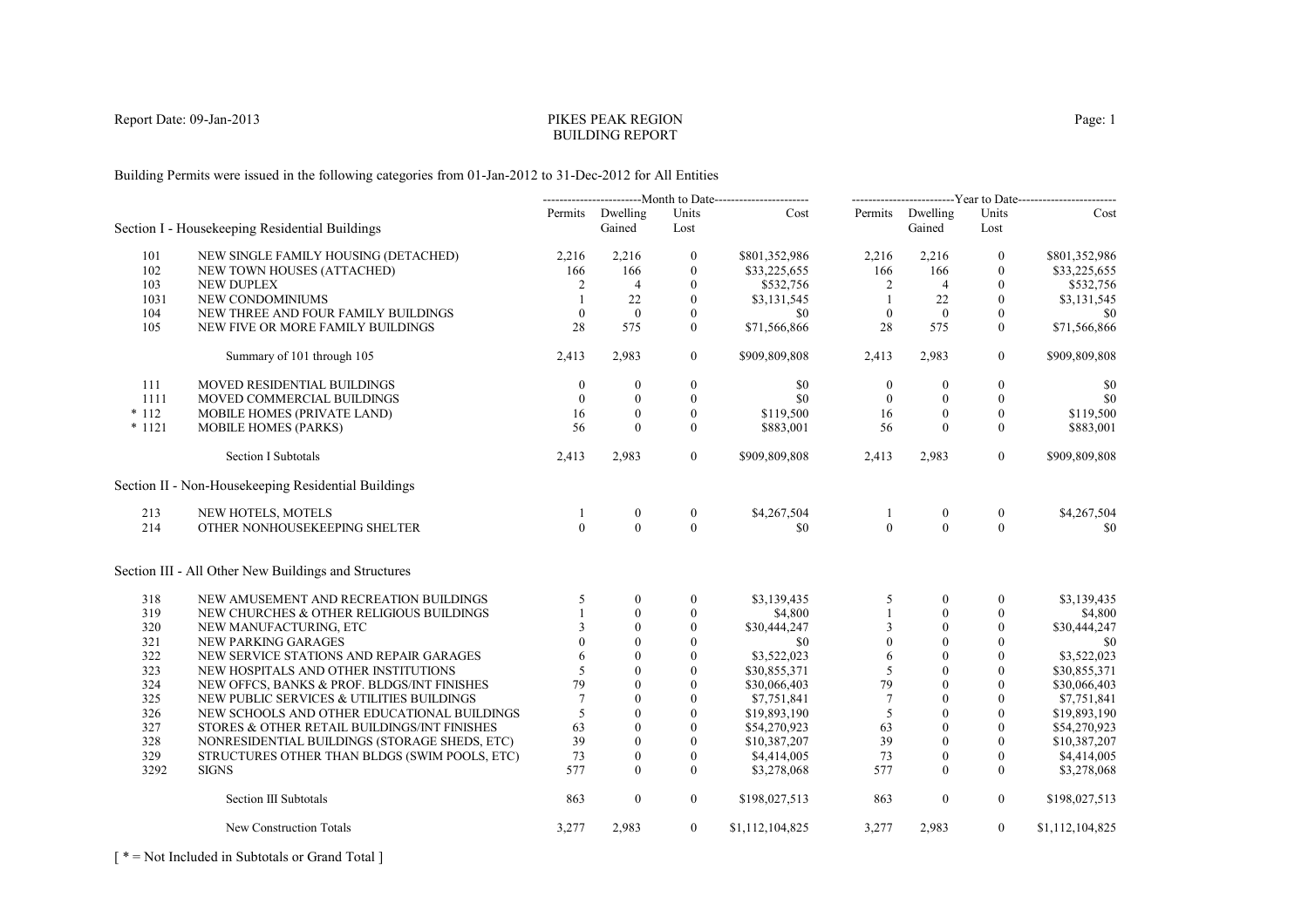# PIKES PEAK REGIONBUILDING REPORT

Building Permits were issued in the following categories from 01-Jan-2012 to 31-Dec-2012 for All Entities

|     |                                                 | --------------------------Month to Date----------------------- |                    |                  | -------------------------Year to Date------------------------ |              |                    |                |                 |
|-----|-------------------------------------------------|----------------------------------------------------------------|--------------------|------------------|---------------------------------------------------------------|--------------|--------------------|----------------|-----------------|
|     | Section IV - Additions and Alterations          | Permits                                                        | Dwelling<br>Gained | Units<br>Lost    | Cost                                                          | Permits      | Dwelling<br>Gained | Units<br>Lost  | Cost            |
| 433 | RESIDENTIAL BLDGS CONV TO INCREASE UNITS        |                                                                | $^{(1)}$           | $\bf{0}$         | \$20,000                                                      |              | $\left($           | 0              | \$20,000        |
| 434 | RESIDENTIAL ALTERATIONS (REMODEL, ADD, ETC)     | 24,504                                                         | 0                  | $\mathbf{0}$     | \$197,098,560                                                 | 24,504       |                    | 0              | \$197,098,560   |
| 435 | RESIDENTIAL REMODEL THAT DECREASE UNITS         |                                                                | $\Omega$           | $\mathcal{P}$    | \$54,200                                                      |              | $\Omega$           |                | \$54,200        |
| 436 | RESIDENTIAL GARAGES AND CARPORTS (ATT & DET)    | 157                                                            | $\mathbf{0}$       | $\mathbf{0}$     | \$5,098,506                                                   | 157          | $\mathbf{0}$       | $\mathbf{0}$   | \$5,098,506     |
| 437 | COMMERCIAL ALTERATIONS (ADD, REMODEL, ETC)      | 1,975                                                          | $\theta$           | $\Omega$         | \$201,297,413                                                 | 1,975        | $\Omega$           | $\Omega$       | \$201,297,413   |
|     | Section IV Subtotals                            | 26,640                                                         | $\overline{0}$     | 2                | \$403,568,679                                                 | 26,640       | $\overline{0}$     | $\overline{2}$ | \$403,568,679   |
|     | Section V - Conversions                         |                                                                |                    |                  |                                                               |              |                    |                |                 |
| 540 | REMODEL COMMERCIAL TO RESIDENTIAL               |                                                                |                    | $\bf{0}$         | \$10,000                                                      |              |                    | $\bf{0}$       | \$10,000        |
| 541 | REMODEL RESIDENTIAL TO COMMERCIAL               |                                                                | $\Omega$           | $\theta$         | \$0                                                           | $\mathbf{0}$ | $\theta$           | $\Omega$       | \$0             |
|     | Section V Subtotals                             |                                                                |                    | $\boldsymbol{0}$ | \$10,000                                                      |              |                    | $\overline{0}$ | \$10,000        |
|     | Section VI - Demolitions and Razing of Building |                                                                |                    |                  |                                                               |              |                    |                |                 |
| 645 | <b>DEMOLISH RESIDENTIAL BUILDINGS</b>           | 367                                                            | $\overline{0}$     | 51               | \$1,771,575                                                   | 367          | $\mathbf{0}$       | 51             | \$1,771,575     |
| 649 | DEMOLISH COMMERCIAL BUILDINGS                   | 4                                                              | $\theta$           | $\theta$         | \$0                                                           |              | $\theta$           | $\theta$       | \$0             |
|     | Section VI Subtotals                            | 371                                                            | $\overline{0}$     | 51               | \$1,771,575                                                   | 371          | $\overline{0}$     | 51             | \$1,771,575     |
|     | Add, Alt and Conversion Totals                  | 27,012                                                         |                    | 53               | \$405,350,254                                                 | 27,012       |                    | 53             | \$405,350,254   |
|     |                                                 |                                                                |                    |                  |                                                               |              |                    |                |                 |
|     | ***** GRAND TOTAL                               | 30,289                                                         | 2,984              | 53               | \$1,517,455,079                                               | 30,289       | 2,984              | 53             | \$1,517,455,079 |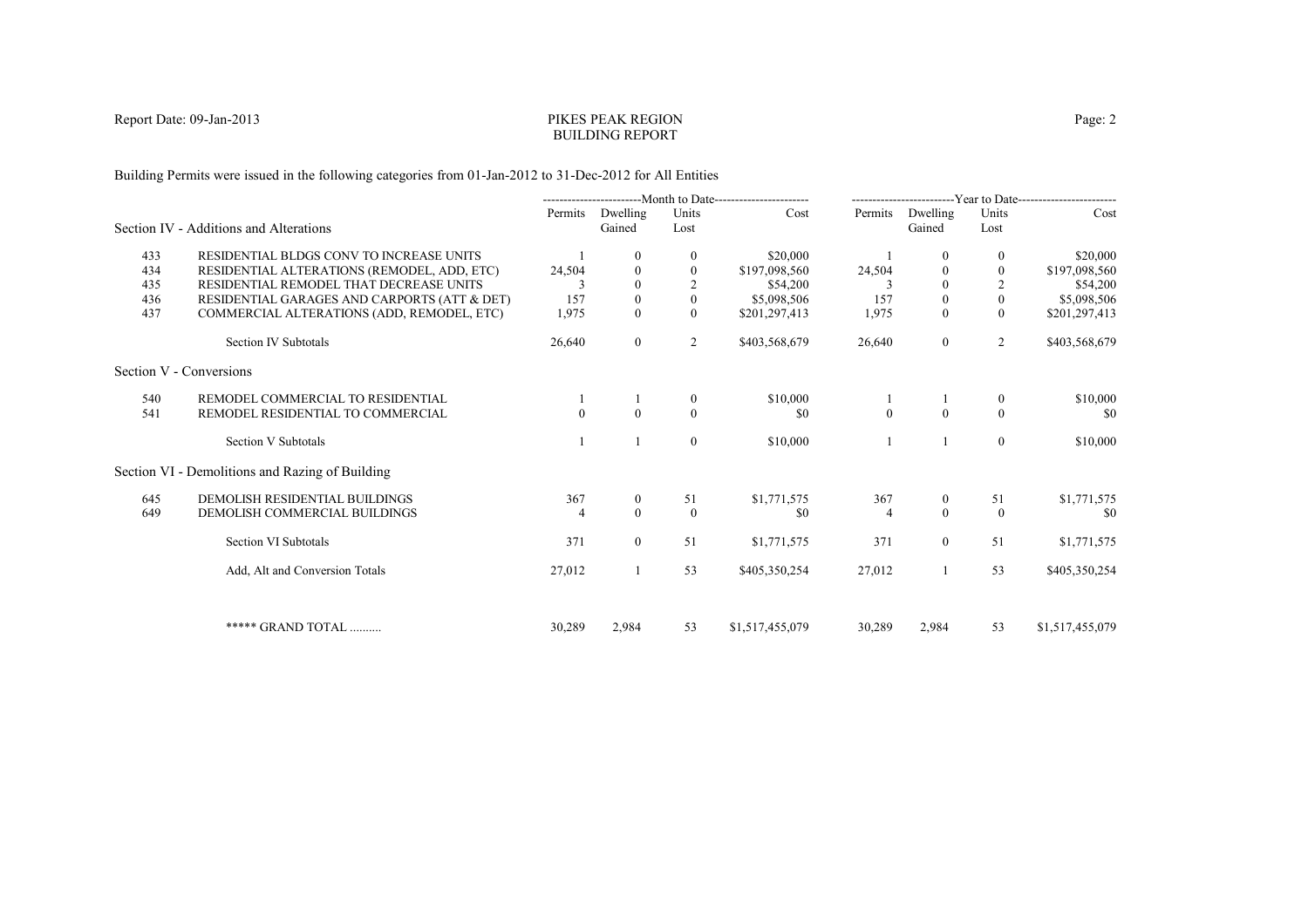# PIKES PEAK REGIONBUILDING REPORT

Building Permits were issued in the following categories from 01-Jan-2012 to 31-Dec-2012 for All Entities

| Permit | Classification                                                                                                   | Contractor                            | Cost        |
|--------|------------------------------------------------------------------------------------------------------------------|---------------------------------------|-------------|
|        | G98893 NONRESIDENTIAL BUILDINGS (STORAGE SHEDS, ETC)                                                             | HOAG CONSTRUCTION COMPANY             | \$1,802,066 |
|        | 5765 TAXI WAY - AIRPORT HANGER/UPGRADE TO FINISH                                                                 |                                       |             |
|        | H72281 NEW SINGLE FAMILY HOUSING (DETACHED)                                                                      | MOELLER HOMES LLC                     | \$875,416   |
|        | 14250 AIKEN RIDE VW - RESIDENCE - ENGINEER STAMPED                                                               |                                       |             |
|        | H73857 NEW SINGLE FAMILY HOUSING (DETACHED)                                                                      | <b>GARDEN OF THE GODS HOMES INC.</b>  | \$518,741   |
|        | 2953 CATHEDRAL PARK VW - RESIDENCE                                                                               |                                       |             |
|        | 102740 NEW PUBLIC SERVICES & UTILITIES BUILDINGS                                                                 | FISCHER CONSTRUCTION, INC.            | \$2,500,000 |
|        | 7320 MCLAUGHLIN RD - NEW LIFT STATION                                                                            |                                       |             |
|        | 106185 NEW SINGLE FAMILY HOUSING (DETACHED)                                                                      | NEMMERS CONSTR & LANDSCAPING          | \$685,886   |
|        | 13555 WINSLOW DR - RESIDENCE                                                                                     |                                       |             |
|        | 106581 COMMERCIAL ALTERATIONS (ADDITIONS, REMODELS, ETC)                                                         | BRYAN CONSTRUCTION, INC.              | \$1,000,000 |
|        | 980 ELKTON DR - INTERIOR REMODEL AND DOCK ADDITION                                                               |                                       |             |
|        | 106619 NEW SINGLE FAMILY HOUSING (DETACHED)                                                                      | DIAZ CONSTRUCTION, INC.               | \$618,633   |
|        | 2241 RAINBOWS END PT - RESIDENCE - ENGINEER STAMPED                                                              |                                       |             |
|        | 106623 COMMERCIAL ALTERATIONS (ADDITIONS, REMODELS, ETC)                                                         | MPB CONTRACTORS, INC.                 | \$600,000   |
|        | 4820 CENTENNIAL BLVD, 115 - INTERIOR REMODEL - OFFICE                                                            |                                       |             |
|        | 106699 COMMERCIAL ALTERATIONS (ADDITIONS, REMODELS, ETC)                                                         | COLORADO STRUCTURES INC               | \$600,000   |
|        | 3250 CENTENNIAL BLVD - INTERIOR REMODEL                                                                          |                                       |             |
|        | 106712 NEW SINGLE FAMILY HOUSING (DETACHED)                                                                      | CHALLENGER HOMES, INC.                | \$862,154   |
|        | 740 BLACK ARROW DR - RESIDENCE                                                                                   |                                       |             |
|        | 106719 NEW SINGLE FAMILY HOUSING (DETACHED)                                                                      | CHALLENGER HOMES, INC.                | \$508,488   |
|        | 634 WOODMOOR ACRES DR - RESIDENCE                                                                                |                                       |             |
| 107626 | NEW HOSPITALS AND OTHER INSTITUTIONS                                                                             | <b>GERALD H PHIPPS INC</b>            | \$4,100,000 |
|        | 4125 BRIARGATE PKWY - INTERIOR FINISH                                                                            |                                       |             |
|        | 107717 COMMERCIAL ALTERATIONS (ADDITIONS, REMODELS, ETC)                                                         | COLARELLI CONSTRUCTION, INC.          | \$1,500,000 |
|        | 2550 TENDERFOOT HILL ST - INTERIOR REMODEL-OFFICE                                                                |                                       |             |
|        | 107948 NEW SINGLE FAMILY HOUSING (DETACHED)                                                                      | VANGUARD HOMES CORP.                  | \$506,795   |
|        | 2140 BENT CREEK DR - RESIDENCE                                                                                   |                                       |             |
|        | 108198 NEW SINGLE FAMILY HOUSING (DETACHED)                                                                      | ELITE PROP. OF AMERICA, INC.          | \$502,374   |
|        | 13182 CRANE CANYON LOOP - RESIDENCE                                                                              |                                       |             |
|        | 108214 NEW OFFICES, BANKS, AND PROFESSIONAL BLDGS/INT FINISHES                                                   | <b>SWINERTON BUILDERS</b>             | \$520,220   |
|        | 10807 NEW ALLEGIANCE DR. 300 - INTERIOR FINISH - OFFICE                                                          | CARPENTER'S SON CONSTRUCTION          | \$559,281   |
| 108355 | NEW SINGLE FAMILY HOUSING (DETACHED)                                                                             |                                       |             |
|        | 2195 WHITE CLIFF WAY - RESIDENCE - ENGINEER STAMPED                                                              | ARNOLD & BEAUDIN INC                  | \$600,000   |
|        | 108390 COMMERCIAL ALTERATIONS (ADDITIONS, REMODELS, ETC)<br>2424 W GARDEN OF THE GODS RD, 470 - INTERIOR REMODEL |                                       |             |
|        | 109174 NEW SINGLE FAMILY HOUSING (DETACHED)                                                                      | CHALLENGER HOMES, INC.                | \$563,231   |
|        | 9505 SAND MYRTLE DR - RESIDENCE                                                                                  |                                       |             |
| 109250 | COMMERCIAL ALTERATIONS (ADDITIONS, REMODELS, ETC)                                                                | <b>GKKWORKS CONSTRUCTION SERVICES</b> | \$2,200,000 |
|        | 4323 ARROWSWEST DR - INTERIOR REMODEL                                                                            |                                       |             |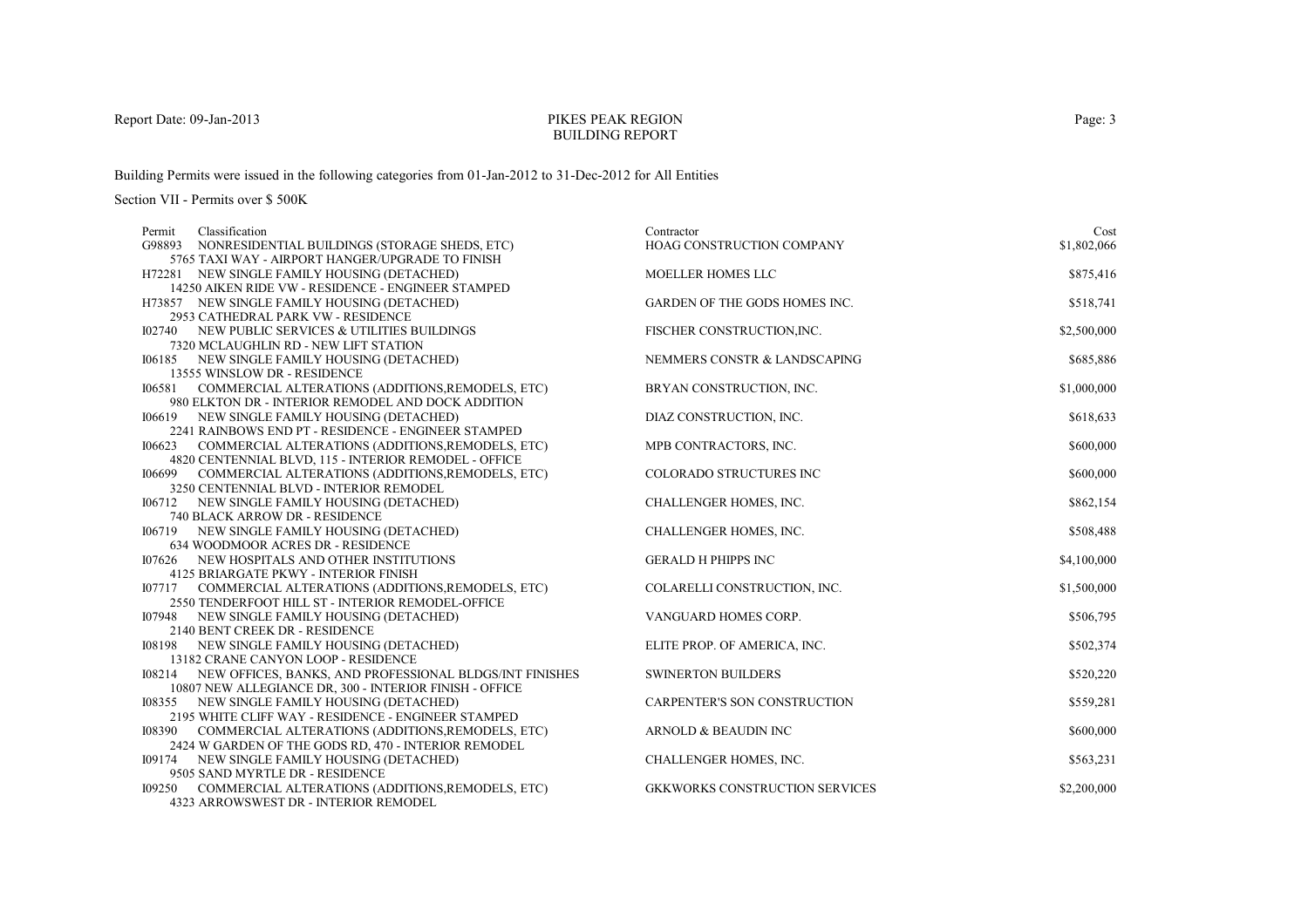# PIKES PEAK REGIONBUILDING REPORT

Building Permits were issued in the following categories from 01-Jan-2012 to 31-Dec-2012 for All Entities

| Classification<br>Permit                                                     | Contractor                        | Cost        |
|------------------------------------------------------------------------------|-----------------------------------|-------------|
| 109420<br>NEW SINGLE FAMILY HOUSING (DETACHED)                               | CREEKSTONE DEVELOPMENT, INC.      | \$770,257   |
| 3502 RED BARON DR - RESIDENCE                                                |                                   |             |
| 109517 NEW SINGLE FAMILY HOUSING (DETACHED)                                  | SAINT AUBYN HOMES, LLC            | \$634,341   |
| 7419 WILLOWDALE DR - RESIDENCE                                               |                                   |             |
| 109795 NEW SINGLE FAMILY HOUSING (DETACHED)                                  | SADDLETREE INC.                   | \$506,701   |
| 5296 CHIMNEY GULCH WAY - RESIDENCE - ENGINEER STAMPED                        |                                   |             |
| 109911 NEW SINGLE FAMILY HOUSING (DETACHED)                                  | <b>HOMEOWNER</b>                  | \$1,175,280 |
| 4602 HIGH FOREST RD - RESIDENCE (ENGINEER STAMPED)                           |                                   |             |
| 109982 NEW SINGLE FAMILY HOUSING (DETACHED)                                  | <b>HOMEOWNER</b>                  | \$708,366   |
| 13675 DECIMAL PT - RESIDENCE - ENGINEER STAMPED                              |                                   |             |
| I10249<br>STORES AND OTHER RETAIL BUILDINGS/INT FINISHES                     | HENNING CONSTRUCTION COMPANY, LLC | \$1,299,656 |
| 2190 VICKERS DR - NEW CONVENIENCE STORE                                      |                                   |             |
| 110268 NEW SINGLE FAMILY HOUSING (DETACHED)                                  | <b>HOMEOWNER</b>                  | \$724,262   |
| 9462 SHARLENE HTS - RESIDENCE (ENGINEER STAMPED)                             |                                   |             |
| 110353 NEW SCHOOLS AND OTHER EDUCATIONAL BUILDINGS                           | ELDER CONSTRUCTION, INC           | \$1,178,026 |
| 975 STOUT RD - INTERIOR FINISH AND REMODEL                                   |                                   |             |
| 110531 NEW SINGLE FAMILY HOUSING (DETACHED)                                  | <b>CHALLENGER HOMES, INC.</b>     | \$581,103   |
| 17230 W CHERRY STAGE RD - RESIDENCE - ENGINEER STAMPED - RADIANT HEATING     |                                   |             |
| 110565 NEW SINGLE FAMILY HOUSING (DETACHED)                                  | <b>BRIESE ENTERPRISES</b>         | \$504,820   |
| 16601 TIMBER MEADOW DR - RESIDENCE                                           |                                   |             |
| COMMERCIAL ALTERATIONS (ADDITIONS, REMODELS, ETC)<br>I10590                  | J. E. DUNN CONSTRUCTION CO.       | \$3,685,495 |
| 2222 N NEVADA AVE - INTERIOR REMODEL                                         |                                   |             |
| 110772 NEW SINGLE FAMILY HOUSING (DETACHED)                                  | SADDLETREE INC.                   | \$503,973   |
| 2013 BENT CREEK DR - RESIDENCE - ENGINEER STAMPED                            |                                   |             |
| I10864<br>NEW SINGLE FAMILY HOUSING (DETACHED)                               | MAJESTIC CUSTOM HOMES, INC.       | \$563,513   |
| 11806 WHITE ANTLER TRL - RESIDENCE                                           |                                   |             |
| 110869 NEW SINGLE FAMILY HOUSING (DETACHED)                                  | MAJESTIC CUSTOM HOMES, INC.       | \$563,513   |
| 1972 BENT CREEK DR - RESIDENCE                                               |                                   |             |
| 110893 NEW SINGLE FAMILY HOUSING (DETACHED)                                  | SADDLETREE INC.                   | \$563,043   |
| 12676 WOODRUFF DR - RESIDENCE - ENGINEER STAMPED                             |                                   |             |
| I11162<br>COMMERCIAL ALTERATIONS (ADDITIONS, REMODELS, ETC)                  | <b>CMG CORP</b>                   | \$620,000   |
| <b>1521 HANCOCK EXPY - INTERIOR REMODEL</b>                                  |                                   |             |
| I11342<br>COMMERCIAL ALTERATIONS (ADDITIONS, REMODELS, ETC)                  | <b>CLINT DARNELL</b>              | \$560,000   |
| 6345 E PLATTE AVE - INTERIOR REMODEL - CHANGE OF OCCUPANCY                   |                                   |             |
| NEW OFFICES, BANKS, AND PROFESSIONAL BLDGS/INT FINISHES<br>I11567            | MAXWELL BUILDERS, INC.            | \$734,000   |
| 6940 MESA RIDGE PKWY - NEW DENTAL OFFICE                                     |                                   |             |
| COMMERCIAL ALTERATIONS (ADDITIONS, REMODELS, ETC)<br>I11765                  | <b>WADMAN CORPORATION</b>         | \$2,028,000 |
| 665 N MURRAY BLVD - INTERIOR REMODEL & EXT. REFACING / PARTIAL CHANGE OF OCC |                                   |             |
| I11955 NEW SINGLE FAMILY HOUSING (DETACHED)                                  | <b>HAMMER HOMES</b>               | \$716,079   |
| 13505 RANDOM RIDGE VW - RESIDENCE - ENGINEER STAMPED                         |                                   |             |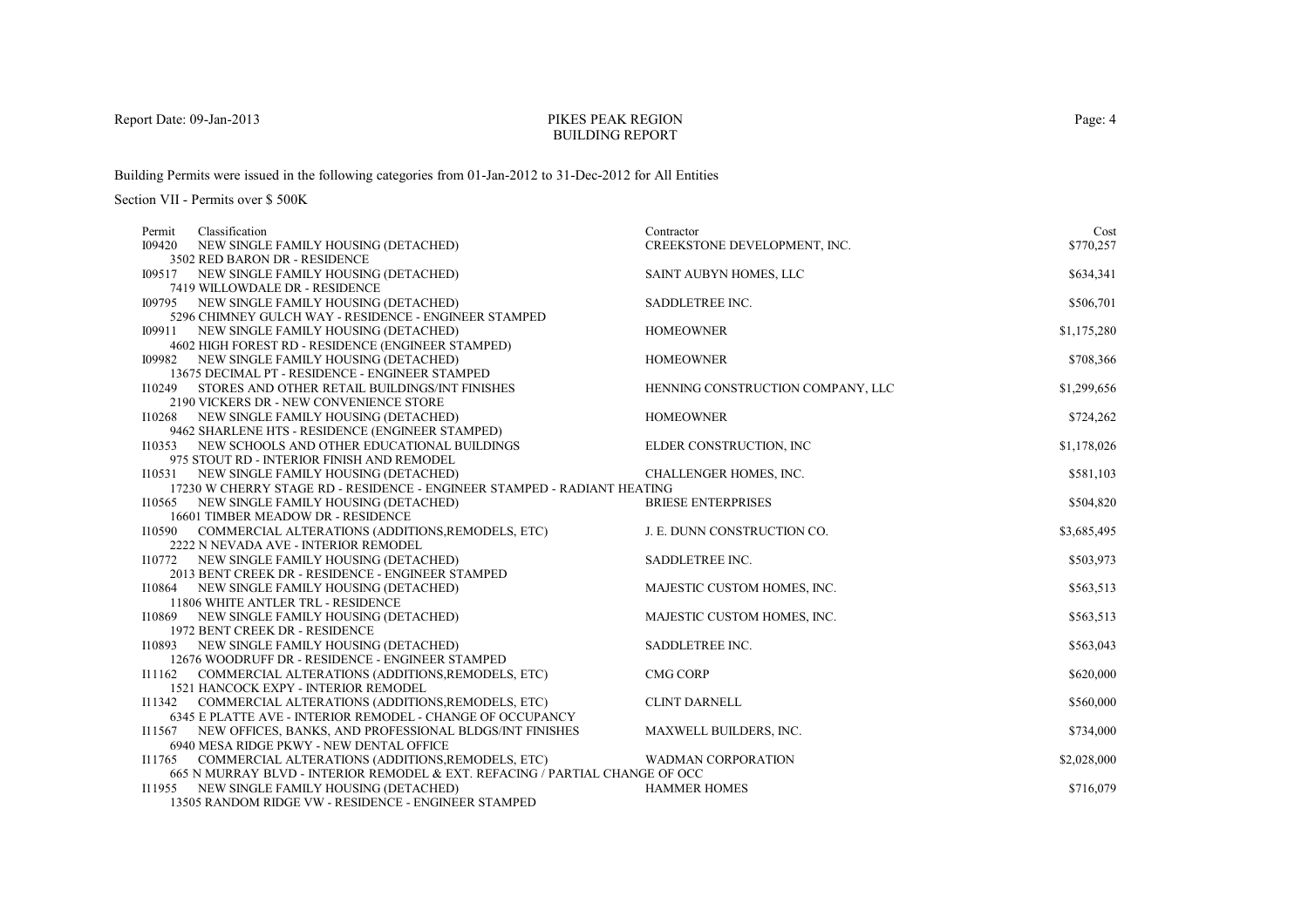# PIKES PEAK REGIONBUILDING REPORT

Building Permits were issued in the following categories from 01-Jan-2012 to 31-Dec-2012 for All Entities

| Classification                                    | Contractor                                                                                                                                                                                                                                                                                                                                                                                                                                                                                                                                                                                                                                                                                                                                                                                                                                                                                                                                                                                                                                                                                                                                                                                                                                                                                                                                                                                                                                                                                                                                                                                                                                                                                                                                                                                                                                                                                                                                          | Cost                                                                                                                                                                                                                                                                                                                                                                                                                                                                                                                                                         |
|---------------------------------------------------|-----------------------------------------------------------------------------------------------------------------------------------------------------------------------------------------------------------------------------------------------------------------------------------------------------------------------------------------------------------------------------------------------------------------------------------------------------------------------------------------------------------------------------------------------------------------------------------------------------------------------------------------------------------------------------------------------------------------------------------------------------------------------------------------------------------------------------------------------------------------------------------------------------------------------------------------------------------------------------------------------------------------------------------------------------------------------------------------------------------------------------------------------------------------------------------------------------------------------------------------------------------------------------------------------------------------------------------------------------------------------------------------------------------------------------------------------------------------------------------------------------------------------------------------------------------------------------------------------------------------------------------------------------------------------------------------------------------------------------------------------------------------------------------------------------------------------------------------------------------------------------------------------------------------------------------------------------|--------------------------------------------------------------------------------------------------------------------------------------------------------------------------------------------------------------------------------------------------------------------------------------------------------------------------------------------------------------------------------------------------------------------------------------------------------------------------------------------------------------------------------------------------------------|
| COMMERCIAL ALTERATIONS (ADDITIONS, REMODELS, ETC) | DPR CONSTRUCTION, A GENERAL PARTNERSHIP                                                                                                                                                                                                                                                                                                                                                                                                                                                                                                                                                                                                                                                                                                                                                                                                                                                                                                                                                                                                                                                                                                                                                                                                                                                                                                                                                                                                                                                                                                                                                                                                                                                                                                                                                                                                                                                                                                             | \$11,840,000                                                                                                                                                                                                                                                                                                                                                                                                                                                                                                                                                 |
|                                                   |                                                                                                                                                                                                                                                                                                                                                                                                                                                                                                                                                                                                                                                                                                                                                                                                                                                                                                                                                                                                                                                                                                                                                                                                                                                                                                                                                                                                                                                                                                                                                                                                                                                                                                                                                                                                                                                                                                                                                     |                                                                                                                                                                                                                                                                                                                                                                                                                                                                                                                                                              |
|                                                   | COLARELLI CONSTRUCTION, INC.                                                                                                                                                                                                                                                                                                                                                                                                                                                                                                                                                                                                                                                                                                                                                                                                                                                                                                                                                                                                                                                                                                                                                                                                                                                                                                                                                                                                                                                                                                                                                                                                                                                                                                                                                                                                                                                                                                                        | \$850,000                                                                                                                                                                                                                                                                                                                                                                                                                                                                                                                                                    |
|                                                   |                                                                                                                                                                                                                                                                                                                                                                                                                                                                                                                                                                                                                                                                                                                                                                                                                                                                                                                                                                                                                                                                                                                                                                                                                                                                                                                                                                                                                                                                                                                                                                                                                                                                                                                                                                                                                                                                                                                                                     |                                                                                                                                                                                                                                                                                                                                                                                                                                                                                                                                                              |
| COMMERCIAL ALTERATIONS (ADDITIONS, REMODELS, ETC) | SPITZER/TUCKER CONSTRUCT., INC                                                                                                                                                                                                                                                                                                                                                                                                                                                                                                                                                                                                                                                                                                                                                                                                                                                                                                                                                                                                                                                                                                                                                                                                                                                                                                                                                                                                                                                                                                                                                                                                                                                                                                                                                                                                                                                                                                                      | \$525,000                                                                                                                                                                                                                                                                                                                                                                                                                                                                                                                                                    |
|                                                   |                                                                                                                                                                                                                                                                                                                                                                                                                                                                                                                                                                                                                                                                                                                                                                                                                                                                                                                                                                                                                                                                                                                                                                                                                                                                                                                                                                                                                                                                                                                                                                                                                                                                                                                                                                                                                                                                                                                                                     |                                                                                                                                                                                                                                                                                                                                                                                                                                                                                                                                                              |
|                                                   |                                                                                                                                                                                                                                                                                                                                                                                                                                                                                                                                                                                                                                                                                                                                                                                                                                                                                                                                                                                                                                                                                                                                                                                                                                                                                                                                                                                                                                                                                                                                                                                                                                                                                                                                                                                                                                                                                                                                                     | \$3,323,833                                                                                                                                                                                                                                                                                                                                                                                                                                                                                                                                                  |
|                                                   |                                                                                                                                                                                                                                                                                                                                                                                                                                                                                                                                                                                                                                                                                                                                                                                                                                                                                                                                                                                                                                                                                                                                                                                                                                                                                                                                                                                                                                                                                                                                                                                                                                                                                                                                                                                                                                                                                                                                                     |                                                                                                                                                                                                                                                                                                                                                                                                                                                                                                                                                              |
|                                                   |                                                                                                                                                                                                                                                                                                                                                                                                                                                                                                                                                                                                                                                                                                                                                                                                                                                                                                                                                                                                                                                                                                                                                                                                                                                                                                                                                                                                                                                                                                                                                                                                                                                                                                                                                                                                                                                                                                                                                     | \$3,323,833                                                                                                                                                                                                                                                                                                                                                                                                                                                                                                                                                  |
|                                                   |                                                                                                                                                                                                                                                                                                                                                                                                                                                                                                                                                                                                                                                                                                                                                                                                                                                                                                                                                                                                                                                                                                                                                                                                                                                                                                                                                                                                                                                                                                                                                                                                                                                                                                                                                                                                                                                                                                                                                     |                                                                                                                                                                                                                                                                                                                                                                                                                                                                                                                                                              |
|                                                   |                                                                                                                                                                                                                                                                                                                                                                                                                                                                                                                                                                                                                                                                                                                                                                                                                                                                                                                                                                                                                                                                                                                                                                                                                                                                                                                                                                                                                                                                                                                                                                                                                                                                                                                                                                                                                                                                                                                                                     | \$3,323,833                                                                                                                                                                                                                                                                                                                                                                                                                                                                                                                                                  |
|                                                   |                                                                                                                                                                                                                                                                                                                                                                                                                                                                                                                                                                                                                                                                                                                                                                                                                                                                                                                                                                                                                                                                                                                                                                                                                                                                                                                                                                                                                                                                                                                                                                                                                                                                                                                                                                                                                                                                                                                                                     |                                                                                                                                                                                                                                                                                                                                                                                                                                                                                                                                                              |
|                                                   |                                                                                                                                                                                                                                                                                                                                                                                                                                                                                                                                                                                                                                                                                                                                                                                                                                                                                                                                                                                                                                                                                                                                                                                                                                                                                                                                                                                                                                                                                                                                                                                                                                                                                                                                                                                                                                                                                                                                                     | \$2,372,750                                                                                                                                                                                                                                                                                                                                                                                                                                                                                                                                                  |
|                                                   |                                                                                                                                                                                                                                                                                                                                                                                                                                                                                                                                                                                                                                                                                                                                                                                                                                                                                                                                                                                                                                                                                                                                                                                                                                                                                                                                                                                                                                                                                                                                                                                                                                                                                                                                                                                                                                                                                                                                                     |                                                                                                                                                                                                                                                                                                                                                                                                                                                                                                                                                              |
|                                                   |                                                                                                                                                                                                                                                                                                                                                                                                                                                                                                                                                                                                                                                                                                                                                                                                                                                                                                                                                                                                                                                                                                                                                                                                                                                                                                                                                                                                                                                                                                                                                                                                                                                                                                                                                                                                                                                                                                                                                     | \$2,372,750                                                                                                                                                                                                                                                                                                                                                                                                                                                                                                                                                  |
|                                                   |                                                                                                                                                                                                                                                                                                                                                                                                                                                                                                                                                                                                                                                                                                                                                                                                                                                                                                                                                                                                                                                                                                                                                                                                                                                                                                                                                                                                                                                                                                                                                                                                                                                                                                                                                                                                                                                                                                                                                     |                                                                                                                                                                                                                                                                                                                                                                                                                                                                                                                                                              |
|                                                   |                                                                                                                                                                                                                                                                                                                                                                                                                                                                                                                                                                                                                                                                                                                                                                                                                                                                                                                                                                                                                                                                                                                                                                                                                                                                                                                                                                                                                                                                                                                                                                                                                                                                                                                                                                                                                                                                                                                                                     | \$2,372,750                                                                                                                                                                                                                                                                                                                                                                                                                                                                                                                                                  |
|                                                   |                                                                                                                                                                                                                                                                                                                                                                                                                                                                                                                                                                                                                                                                                                                                                                                                                                                                                                                                                                                                                                                                                                                                                                                                                                                                                                                                                                                                                                                                                                                                                                                                                                                                                                                                                                                                                                                                                                                                                     |                                                                                                                                                                                                                                                                                                                                                                                                                                                                                                                                                              |
|                                                   |                                                                                                                                                                                                                                                                                                                                                                                                                                                                                                                                                                                                                                                                                                                                                                                                                                                                                                                                                                                                                                                                                                                                                                                                                                                                                                                                                                                                                                                                                                                                                                                                                                                                                                                                                                                                                                                                                                                                                     | \$2,372,750                                                                                                                                                                                                                                                                                                                                                                                                                                                                                                                                                  |
|                                                   |                                                                                                                                                                                                                                                                                                                                                                                                                                                                                                                                                                                                                                                                                                                                                                                                                                                                                                                                                                                                                                                                                                                                                                                                                                                                                                                                                                                                                                                                                                                                                                                                                                                                                                                                                                                                                                                                                                                                                     |                                                                                                                                                                                                                                                                                                                                                                                                                                                                                                                                                              |
|                                                   |                                                                                                                                                                                                                                                                                                                                                                                                                                                                                                                                                                                                                                                                                                                                                                                                                                                                                                                                                                                                                                                                                                                                                                                                                                                                                                                                                                                                                                                                                                                                                                                                                                                                                                                                                                                                                                                                                                                                                     | \$2,372,750                                                                                                                                                                                                                                                                                                                                                                                                                                                                                                                                                  |
|                                                   |                                                                                                                                                                                                                                                                                                                                                                                                                                                                                                                                                                                                                                                                                                                                                                                                                                                                                                                                                                                                                                                                                                                                                                                                                                                                                                                                                                                                                                                                                                                                                                                                                                                                                                                                                                                                                                                                                                                                                     |                                                                                                                                                                                                                                                                                                                                                                                                                                                                                                                                                              |
|                                                   |                                                                                                                                                                                                                                                                                                                                                                                                                                                                                                                                                                                                                                                                                                                                                                                                                                                                                                                                                                                                                                                                                                                                                                                                                                                                                                                                                                                                                                                                                                                                                                                                                                                                                                                                                                                                                                                                                                                                                     | \$2,372,750                                                                                                                                                                                                                                                                                                                                                                                                                                                                                                                                                  |
|                                                   |                                                                                                                                                                                                                                                                                                                                                                                                                                                                                                                                                                                                                                                                                                                                                                                                                                                                                                                                                                                                                                                                                                                                                                                                                                                                                                                                                                                                                                                                                                                                                                                                                                                                                                                                                                                                                                                                                                                                                     |                                                                                                                                                                                                                                                                                                                                                                                                                                                                                                                                                              |
|                                                   |                                                                                                                                                                                                                                                                                                                                                                                                                                                                                                                                                                                                                                                                                                                                                                                                                                                                                                                                                                                                                                                                                                                                                                                                                                                                                                                                                                                                                                                                                                                                                                                                                                                                                                                                                                                                                                                                                                                                                     | \$2,372,750                                                                                                                                                                                                                                                                                                                                                                                                                                                                                                                                                  |
|                                                   |                                                                                                                                                                                                                                                                                                                                                                                                                                                                                                                                                                                                                                                                                                                                                                                                                                                                                                                                                                                                                                                                                                                                                                                                                                                                                                                                                                                                                                                                                                                                                                                                                                                                                                                                                                                                                                                                                                                                                     |                                                                                                                                                                                                                                                                                                                                                                                                                                                                                                                                                              |
|                                                   |                                                                                                                                                                                                                                                                                                                                                                                                                                                                                                                                                                                                                                                                                                                                                                                                                                                                                                                                                                                                                                                                                                                                                                                                                                                                                                                                                                                                                                                                                                                                                                                                                                                                                                                                                                                                                                                                                                                                                     | \$2,372,750                                                                                                                                                                                                                                                                                                                                                                                                                                                                                                                                                  |
|                                                   |                                                                                                                                                                                                                                                                                                                                                                                                                                                                                                                                                                                                                                                                                                                                                                                                                                                                                                                                                                                                                                                                                                                                                                                                                                                                                                                                                                                                                                                                                                                                                                                                                                                                                                                                                                                                                                                                                                                                                     |                                                                                                                                                                                                                                                                                                                                                                                                                                                                                                                                                              |
|                                                   |                                                                                                                                                                                                                                                                                                                                                                                                                                                                                                                                                                                                                                                                                                                                                                                                                                                                                                                                                                                                                                                                                                                                                                                                                                                                                                                                                                                                                                                                                                                                                                                                                                                                                                                                                                                                                                                                                                                                                     | \$2,372,750                                                                                                                                                                                                                                                                                                                                                                                                                                                                                                                                                  |
|                                                   |                                                                                                                                                                                                                                                                                                                                                                                                                                                                                                                                                                                                                                                                                                                                                                                                                                                                                                                                                                                                                                                                                                                                                                                                                                                                                                                                                                                                                                                                                                                                                                                                                                                                                                                                                                                                                                                                                                                                                     | \$2,372,750                                                                                                                                                                                                                                                                                                                                                                                                                                                                                                                                                  |
|                                                   |                                                                                                                                                                                                                                                                                                                                                                                                                                                                                                                                                                                                                                                                                                                                                                                                                                                                                                                                                                                                                                                                                                                                                                                                                                                                                                                                                                                                                                                                                                                                                                                                                                                                                                                                                                                                                                                                                                                                                     |                                                                                                                                                                                                                                                                                                                                                                                                                                                                                                                                                              |
|                                                   |                                                                                                                                                                                                                                                                                                                                                                                                                                                                                                                                                                                                                                                                                                                                                                                                                                                                                                                                                                                                                                                                                                                                                                                                                                                                                                                                                                                                                                                                                                                                                                                                                                                                                                                                                                                                                                                                                                                                                     | \$2,372,750                                                                                                                                                                                                                                                                                                                                                                                                                                                                                                                                                  |
|                                                   |                                                                                                                                                                                                                                                                                                                                                                                                                                                                                                                                                                                                                                                                                                                                                                                                                                                                                                                                                                                                                                                                                                                                                                                                                                                                                                                                                                                                                                                                                                                                                                                                                                                                                                                                                                                                                                                                                                                                                     |                                                                                                                                                                                                                                                                                                                                                                                                                                                                                                                                                              |
|                                                   |                                                                                                                                                                                                                                                                                                                                                                                                                                                                                                                                                                                                                                                                                                                                                                                                                                                                                                                                                                                                                                                                                                                                                                                                                                                                                                                                                                                                                                                                                                                                                                                                                                                                                                                                                                                                                                                                                                                                                     | \$2,372,750                                                                                                                                                                                                                                                                                                                                                                                                                                                                                                                                                  |
|                                                   |                                                                                                                                                                                                                                                                                                                                                                                                                                                                                                                                                                                                                                                                                                                                                                                                                                                                                                                                                                                                                                                                                                                                                                                                                                                                                                                                                                                                                                                                                                                                                                                                                                                                                                                                                                                                                                                                                                                                                     |                                                                                                                                                                                                                                                                                                                                                                                                                                                                                                                                                              |
|                                                   |                                                                                                                                                                                                                                                                                                                                                                                                                                                                                                                                                                                                                                                                                                                                                                                                                                                                                                                                                                                                                                                                                                                                                                                                                                                                                                                                                                                                                                                                                                                                                                                                                                                                                                                                                                                                                                                                                                                                                     | \$812,921                                                                                                                                                                                                                                                                                                                                                                                                                                                                                                                                                    |
|                                                   |                                                                                                                                                                                                                                                                                                                                                                                                                                                                                                                                                                                                                                                                                                                                                                                                                                                                                                                                                                                                                                                                                                                                                                                                                                                                                                                                                                                                                                                                                                                                                                                                                                                                                                                                                                                                                                                                                                                                                     |                                                                                                                                                                                                                                                                                                                                                                                                                                                                                                                                                              |
|                                                   |                                                                                                                                                                                                                                                                                                                                                                                                                                                                                                                                                                                                                                                                                                                                                                                                                                                                                                                                                                                                                                                                                                                                                                                                                                                                                                                                                                                                                                                                                                                                                                                                                                                                                                                                                                                                                                                                                                                                                     | \$950,000                                                                                                                                                                                                                                                                                                                                                                                                                                                                                                                                                    |
| 600 S 21ST ST, 180 - INTERIOR FINISH              |                                                                                                                                                                                                                                                                                                                                                                                                                                                                                                                                                                                                                                                                                                                                                                                                                                                                                                                                                                                                                                                                                                                                                                                                                                                                                                                                                                                                                                                                                                                                                                                                                                                                                                                                                                                                                                                                                                                                                     |                                                                                                                                                                                                                                                                                                                                                                                                                                                                                                                                                              |
|                                                   | 1900 W GARDEN OF THE GODS RD, BLDG B - INTERIOR REMODEL<br>I12375 COMMERCIAL ALTERATIONS (ADDITIONS, REMODELS, ETC)<br>8755 SCARBOROUGH DR - ADDITION<br>501 N CASCADE AVE - INTERIOR REMODEL<br>NEW FIVE OR MORE FAMILY BUILDINGS<br>3663 GOLF COURSE VW - NEW APARTMENT BUILDING/TYPE III-25 UNITS<br>I12418 NEW FIVE OR MORE FAMILY BUILDINGS<br>3673 GOLF COURSE VW - NEW APARTMENT BUILDING - TYPE III - 25 UNITS<br>I12419 NEW FIVE OR MORE FAMILY BUILDINGS<br>3645 POWELL PT - NEW APARTMENT BUILDING - TYPE III - 25 UNITS<br>I12436 NEW FIVE OR MORE FAMILY BUILDINGS<br>3695 POWELL PT - NEW APARTMENT BUILDING/TYPE 1 - 20 UNITS<br><b>I12437 NEW FIVE OR MORE FAMILY BUILDINGS</b><br>3683 GOLF COURSE VW - NEW APARTMENT BUILDING TYPE 1 20 UNITS<br>NEW FIVE OR MORE FAMILY BUILDINGS<br>3534 POWELL PT - NEW APARTMENT BUILDING TYPE 1 20 UNITS<br>I12439 NEW FIVE OR MORE FAMILY BUILDINGS<br>3544 POWELL PT - NEW APARTMENT BUILDING TYPE 1 20 UNITS<br>NEW FIVE OR MORE FAMILY BUILDINGS<br>3554 POWELL PT - NEW APARTMENT BUILDING/TYPE 1/20 UNITS<br>NEW FIVE OR MORE FAMILY BUILDINGS<br>3564 POWELL PT - NEW APARTMENT BUILDING - TYPE 1 - 20 UNITS<br>NEW FIVE OR MORE FAMILY BUILDINGS<br>3654 POWELL PT - NEW APARTMENT BUILDING - TYPE 1 - 20 UNITS<br>NEW FIVE OR MORE FAMILY BUILDINGS<br>3664 POWELL PT - NEW APARTMENT BUILDING-TYPE 1 - 20 UNITS<br>I12445 NEW FIVE OR MORE FAMILY BUILDINGS<br>3655 POWELL PT - NEW APARTMENT BUILDING - TYPE 1 - 20 UNITS<br>I12447 NEW FIVE OR MORE FAMILY BUILDINGS<br>3665 POWELL PT - NEW APARTMENT BUILDING - TYPE 1 - 20 UNITS<br>NEW FIVE OR MORE FAMILY BUILDINGS<br>3675 POWELL PT - NEW APARTMENT BUILDING - TYPE 1 - 20 UNITS<br>NEW FIVE OR MORE FAMILY BUILDINGS<br>3685 POWELL PT - NEW APARTMENT BUILDING - TYPE 1 - 20 UNITS<br>NEW AMUSEMENT AND RECREATION BUILDINGS<br>6102 OLMSTED PT - RECREATION BUILDING<br>STORES AND OTHER RETAIL BUILDINGS/INT FINISHES | WESTERN NATIONAL CONTRACTORS<br>WESTERN NATIONAL CONTRACTORS<br>WESTERN NATIONAL CONTRACTORS<br>WESTERN NATIONAL CONTRACTORS<br>WESTERN NATIONAL CONTRACTORS<br>WESTERN NATIONAL CONTRACTORS<br>WESTERN NATIONAL CONTRACTORS<br>WESTERN NATIONAL CONTRACTORS<br>WESTERN NATIONAL CONTRACTORS<br>WESTERN NATIONAL CONTRACTORS<br>WESTERN NATIONAL CONTRACTORS<br>WESTERN NATIONAL CONTRACTORS<br>WESTERN NATIONAL CONTRACTORS<br>WESTERN NATIONAL CONTRACTORS<br>WESTERN NATIONAL CONTRACTORS<br>WESTERN NATIONAL CONTRACTORS<br>COLARELLI CONSTRUCTION, INC. |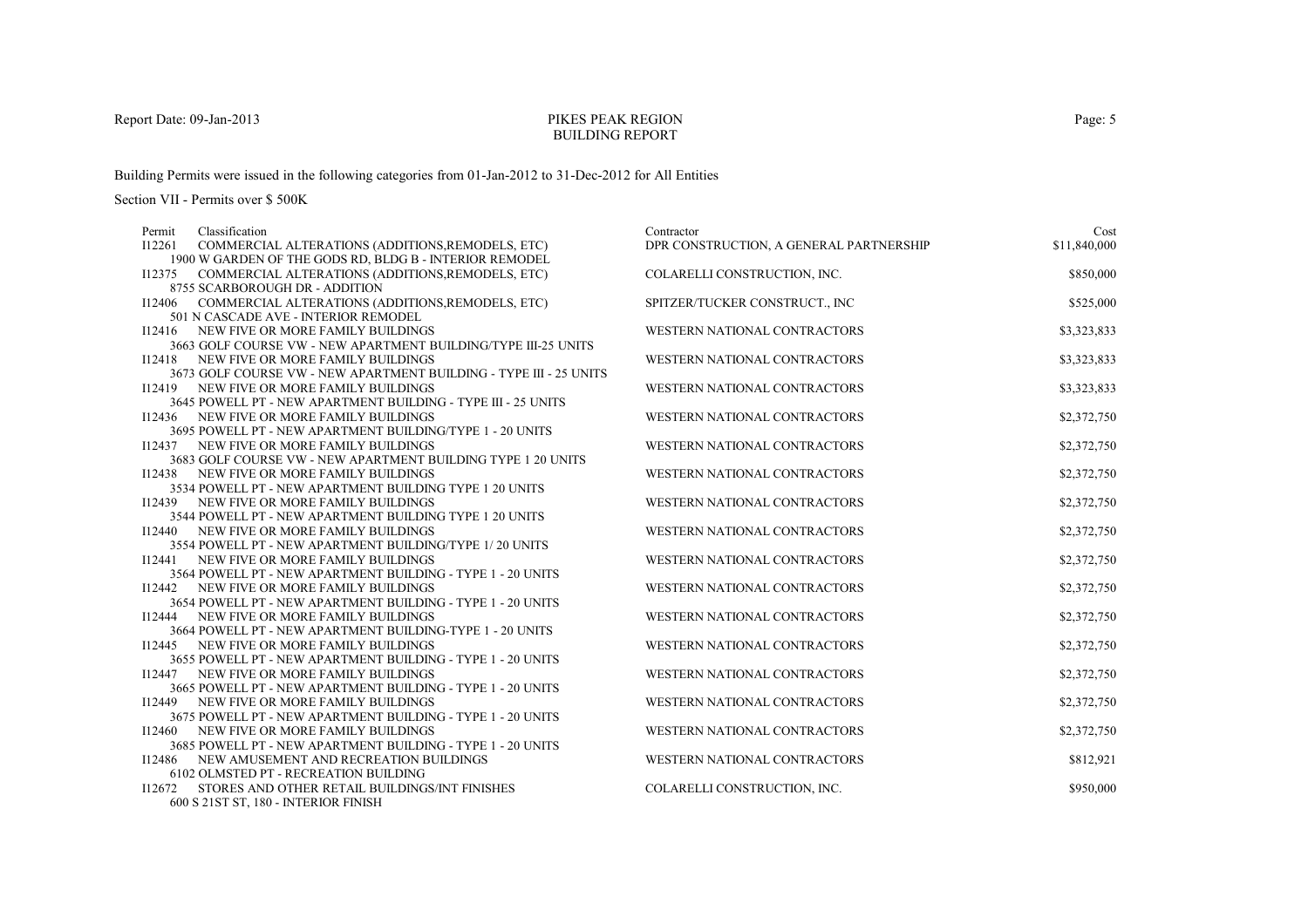# PIKES PEAK REGIONBUILDING REPORT

Building Permits were issued in the following categories from 01-Jan-2012 to 31-Dec-2012 for All Entities

| Classification<br>Permit                                                                                | Contractor                        | Cost        |
|---------------------------------------------------------------------------------------------------------|-----------------------------------|-------------|
| I12680<br>COMMERCIAL ALTERATIONS (ADDITIONS, REMODELS, ETC)                                             | <b>G E JOHNSON CONSTR CO, INC</b> | \$2,552,411 |
| 105 E VERMIJO AVE - INTERIOR REMODEL - ENERGY CONSERVATION                                              |                                   |             |
| I12694 STORES AND OTHER RETAIL BUILDINGS/INT FINISHES                                                   | BRINKMANN CONSTRUCTORS            | \$3,468,097 |
| 1622 S ACADEMY BLVD - RETAIL BUILDING THRU FINISH                                                       |                                   |             |
| I12788 NEW SINGLE FAMILY HOUSING (DETACHED)                                                             | RIVERWOOD HOMES OF COLORADO       | \$509,241   |
| 20149 ROYAL TROON DR - RESIDENCE - ENGINEER STAMPED                                                     |                                   |             |
| 113002 NEW SINGLE FAMILY HOUSING (DETACHED)                                                             | <b>KELLER HOMES INC</b>           | \$501,622   |
| 9953 SAN LUIS PARK CT - RESIDENCE                                                                       |                                   |             |
| 113434 NEW SINGLE FAMILY HOUSING (DETACHED)                                                             | DME HOMES DBA GJ GARDNER HOMES    | \$513,756   |
| 11685 MILFORD RD - RESIDENCE - ENGINEER STAMPED                                                         |                                   |             |
| 113513 NEW SINGLE FAMILY HOUSING (DETACHED)                                                             | CHALLENGER HOMES, INC.            | \$588,251   |
| 735 WOODMOOR ACRES DR - RESIDENCE                                                                       |                                   |             |
| I13722 COMMERCIAL ALTERATIONS (ADDITIONS, REMODELS, ETC)                                                | PEAK PROFESSIONAL CONTRS INC      | \$783,000   |
| 5020 N NEVADA AVE - ADDITION - RETAIL SHELL ONLY                                                        |                                   |             |
| NEW SERVICE STATIONS AND REPAIR GARAGES<br>113913                                                       | PANATTONI CONSTRUCTION, INC.      | \$976,000   |
| 4014 TUTT BLVD - NEW AUTOMOTIVE REPAIR GARAGE & DETAILING                                               |                                   |             |
| I14010 NEW SINGLE FAMILY HOUSING (DETACHED)                                                             | <b>S K STEELE</b>                 | \$845,317   |
| 2528 FOREST OAKS PT - RESIDENCE ENGINEER STAMPED                                                        |                                   |             |
| 114090 NEW OFFICES, BANKS, AND PROFESSIONAL BLDGS/INT FINISHES<br>5110 EDISON AVE - NEW OFFICE BUILDING | COLARELLI CONSTRUCTION, INC.      | \$5,660,597 |
| I14503<br>NEW SINGLE FAMILY HOUSING (DETACHED)                                                          | <b>HOOD CUSTOM HOMES</b>          | \$527,865   |
| 4965 HIDDEN ROCK RD - RESIDENCE - ENGINEER STAMPED                                                      |                                   |             |
| NEW SINGLE FAMILY HOUSING (DETACHED)<br>I14583                                                          | <b>BELLA VITA CUSTOM HOMES</b>    | \$504,726   |
| 13373 DRYTOWN GRV - RESIDENCE - ENGINEER STAMPED                                                        |                                   |             |
| I14854 NEW SINGLE FAMILY HOUSING (DETACHED)                                                             | <b>VANTAGE HOMES CORPORATION</b>  | \$506,513   |
| 12005 BROKEN ANTLER CT - RESIDENCE                                                                      |                                   |             |
| I15089 NEW SINGLE FAMILY HOUSING (DETACHED)                                                             | RIVER ROCK CUSTOM HOMES, INC.     | \$534,167   |
| 16572 TIMBER MEADOW DR - RESIDENCE - ENGINEER STAMPED                                                   |                                   |             |
| I15195 COMMERCIAL ALTERATIONS (ADDITIONS, REMODELS, ETC)                                                | G E JOHNSON CONSTR CO, INC        | \$1,000,000 |
| 4420 ARROWSWEST DR - INTERIOR REMODEL                                                                   |                                   |             |
| 115227 NEW SINGLE FAMILY HOUSING (DETACHED)                                                             | CHALLENGER HOMES, INC.            | \$567,652   |
| 7855 ANTELOPE MEADOWS CIR - RESIDENCE                                                                   |                                   |             |
| COMMERCIAL ALTERATIONS (ADDITIONS, REMODELS, ETC)<br>I15395                                             | <b>GERALD H PHIPPS INC</b>        | \$7,888,302 |
| 44 W CACHE LA POUDRE ST - INTERIOR REMODEL & ELEVATOR/STORAGE ADDITIONS                                 |                                   |             |
| I15409 COMMERCIAL ALTERATIONS (ADDITIONS, REMODELS, ETC)                                                | WELLS & WEST GENERAL CONT. INC    | \$1,170,461 |
| 909 N NEVADA AVE - ADDITION                                                                             |                                   |             |
| 115548 NEW SINGLE FAMILY HOUSING (DETACHED)                                                             | C. R. SHEA HOMES, INC.            | \$607,910   |
| 2404 STRATTON FOREST HTS - RESIDENCE - ENGINEER STAMPED                                                 |                                   |             |
| 115759 NEW SINGLE FAMILY HOUSING (DETACHED)                                                             | VANTAGE HOMES CORPORATION         | \$506,513   |
| 15672 COLORADO CENTRAL WAY - RESIDENCE                                                                  |                                   |             |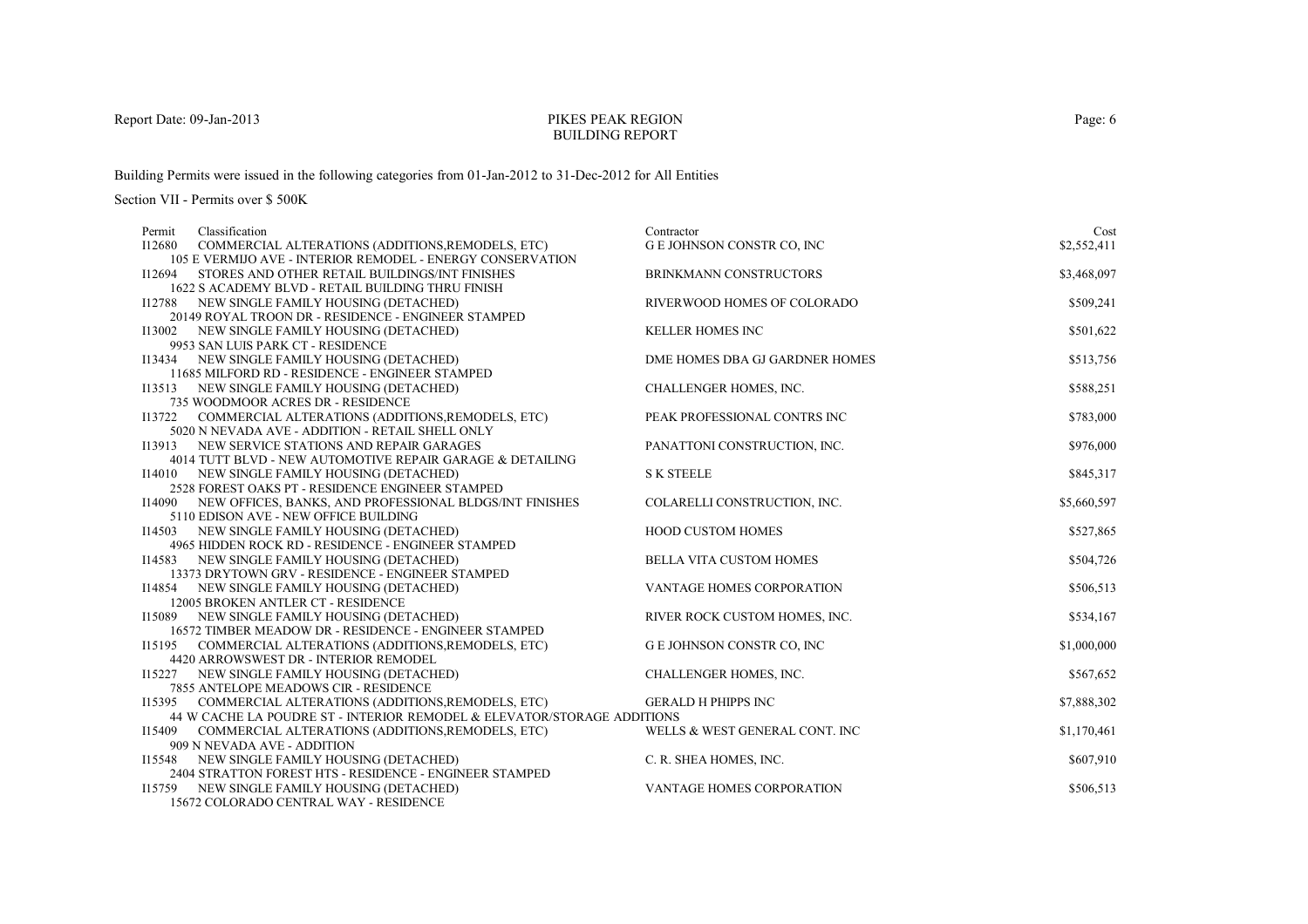# PIKES PEAK REGIONBUILDING REPORT

Building Permits were issued in the following categories from 01-Jan-2012 to 31-Dec-2012 for All Entities

| Classification<br>Permit |                                                                               | Contractor                            | Cost         |
|--------------------------|-------------------------------------------------------------------------------|---------------------------------------|--------------|
|                          | I15887 COMMERCIAL ALTERATIONS (ADDITIONS, REMODELS, ETC)                      | G E JOHNSON CONSTR CO, INC            | \$1,200,000  |
|                          | 210 USA CYCLING PT - INTERIOR REMODEL & ADDITION                              |                                       |              |
|                          | 115941 COMMERCIAL ALTERATIONS (ADDITIONS, REMODELS, ETC)                      | <b>GKKWORKS CONSTRUCTION SERVICES</b> | \$20,000,000 |
|                          | 4323 ARROWSWEST DR - INTERIOR REMODEL AND ADDITION                            |                                       |              |
| I16309                   | NEW SINGLE FAMILY HOUSING (DETACHED)                                          | <b>KELLER HOMES INC</b>               | \$512,157    |
|                          | 3775 PALAZZO GRV - RESIDENCE                                                  |                                       |              |
| I16393                   | COMMERCIAL ALTERATIONS (ADDITIONS, REMODELS, ETC)                             | <b>SCHEINER COMMERCIAL GROUP</b>      | \$2,295,707  |
|                          | 12105 AMBASSADOR DR - INTERIOR REMODEL, CHANGE OF OCCUPANCY & ADDITION        |                                       |              |
|                          | 116608 NEW SINGLE FAMILY HOUSING (DETACHED)                                   | <b>HOMEOWNER</b>                      | \$613,647    |
|                          | 9550 MILLARD WAY - RESIDENCE                                                  |                                       |              |
|                          | 116710 NEW SINGLE FAMILY HOUSING (DETACHED)                                   | SADDLETREE INC.                       | \$572,261    |
|                          | 2253 RAINBOWS END PT - RESIDENCE - ENGINEER STAMPED                           |                                       |              |
|                          | 116755 NEW SERVICE STATIONS AND REPAIR GARAGES                                | HENNING CONSTRUCTION COMPANY, LLC     | \$685,000    |
|                          | 2192 VICKERS DR - NEW FUEL DISPENSING CANOPY                                  |                                       |              |
|                          | 116869 NEW SINGLE FAMILY HOUSING (DETACHED)                                   | ELEVATION HOMES, LLC                  | \$522,221    |
| I17253                   | 8883 SHIPMAN LN - RESIDENCE<br>STORES AND OTHER RETAIL BUILDINGS/INT FINISHES | ROBINSON CONSTRUCTION, LLC.           |              |
|                          | 5825 STETSON HILLS BLVD - NEW RETAIL CENTER - CORE AND SHELL                  |                                       | \$800,000    |
| I17408                   | COMMERCIAL ALTERATIONS (ADDITIONS, REMODELS, ETC)                             | ALEXANDHER BUILDING CO., INC.         | \$600,000    |
|                          | 5550 TECH CENTER DR - INTERIOR REMODEL                                        |                                       |              |
|                          | I17423 NEW SINGLE FAMILY HOUSING (DETACHED)                                   | SADDLETREE INC.                       | \$521,563    |
|                          | 4989 ALBERTA FALLS WAY - RESIDENCE (ENGINEER STAMPED)                         |                                       |              |
|                          | 117549 NEW SINGLE FAMILY HOUSING (DETACHED)                                   | <b>SCOTT BUILDING, INC</b>            | \$532,003    |
|                          | 11485 LAST STANLEY PT - RESIDENCE - ENGINEER STAMPED                          |                                       |              |
|                          | 117748 COMMERCIAL ALTERATIONS (ADDITIONS, REMODELS, ETC)                      | NUNN CONSTRUCTION INC                 | \$1,840,980  |
|                          | 4040 S NONCHALANT CIR - ADDITION TO CHURCH PHASE 1                            |                                       |              |
|                          | I18019 NEW SINGLE FAMILY HOUSING (DETACHED)                                   | <b>HOMEOWNER</b>                      | \$651,271    |
|                          | 4135 FOXCHASE WAY - RESIDENCE (ENGINEER STAMPED)                              |                                       |              |
|                          | 118048 NEW SINGLE FAMILY HOUSING (DETACHED)                                   | CHALLENGER HOMES, INC.                | \$721,064    |
|                          | 17785 MINING WAY - RESIDENCE                                                  |                                       |              |
|                          | 118252 NEW SINGLE FAMILY HOUSING (DETACHED)                                   | ASPEN GOLD GEN. CONTR. & ENG.         | \$526,454    |
|                          | 16110 FOREST LIGHT DR - RESIDENCE - ENGINEER STAMPED                          |                                       |              |
|                          | 118793 NEW SINGLE FAMILY HOUSING (DETACHED)                                   | ZARK CUSTOM HOMES                     | \$639,232    |
|                          | 19784 KNIGHTS XING - RESIDENCE (ENGINEER STAMPED)                             |                                       |              |
| I19148                   | NEW SINGLE FAMILY HOUSING (DETACHED)                                          | NEW GENERATION HOMES, INC             | \$534,073    |
|                          | <b>143 KIRKSTONE LN - RESIDENCE</b>                                           |                                       |              |
|                          | 119356 NEW SINGLE FAMILY HOUSING (DETACHED)                                   | VANTAGE HOMES CORPORATION             | \$558,340    |
|                          | 12105 ANTLERS RIDGE DR - RESIDENCE                                            |                                       |              |
| I19502 NEW CONDOMINIUMS  |                                                                               | <b>CENTURY COMMUNITIES</b>            | \$3,131,545  |
|                          | 4790 WELLS BRANCH HTS - NEW CONDOMINIUMS 1 BLDG 22 UNITS                      |                                       |              |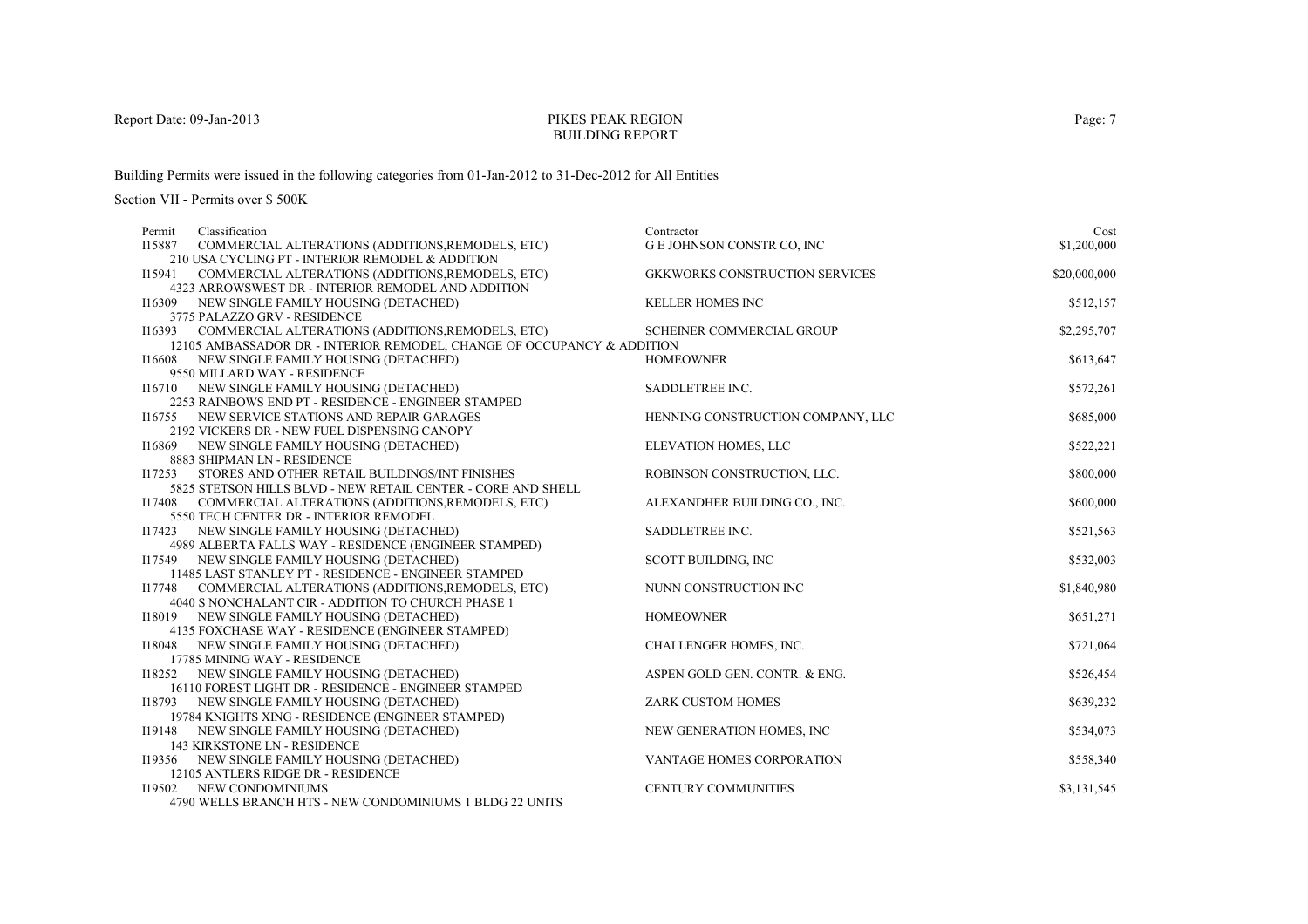# PIKES PEAK REGIONBUILDING REPORT

Building Permits were issued in the following categories from 01-Jan-2012 to 31-Dec-2012 for All Entities

| Classification<br>Permit                                                       | Contractor                            | Cost         |
|--------------------------------------------------------------------------------|---------------------------------------|--------------|
| I19514<br>NEW OFFICES, BANKS, AND PROFESSIONAL BLDGS/INT FINISHES              | THOMAS GEN. CONTRACTORS, INC.         | \$937,919    |
| 4190 E WOODMEN RD - CORE/SHELL MED OFF BLDG-ADD TO EXIST BLDG                  |                                       |              |
| 119540 NEW SINGLE FAMILY HOUSING (DETACHED)                                    | ELITE PROP. OF AMERICA, INC.          | \$544,607    |
| 10642 PICTURED ROCKS DR - RESIDENCE                                            |                                       |              |
| 119544 NEW SINGLE FAMILY HOUSING (DETACHED)                                    | ELITE PROP. OF AMERICA, INC.          | \$544,607    |
| 12734 BAROSSA VALLEY RD - RESIDENCE                                            |                                       |              |
| 119825 NEW SINGLE FAMILY HOUSING (DETACHED)                                    | TIFFANY HOMES, LLC.                   | \$754,173    |
| 1710 SUMMIT DR - RESIDENCE ENGINEER STAMPED                                    |                                       |              |
| I19839<br>STORES AND OTHER RETAIL BUILDINGS/INT FINISHES                       | PEAK PROFESSIONAL CONTRS INC          | \$615,000    |
| 5086 N NEVADA AVE - RETAIL BUILDING - SHELL ONLY (PAD B)                       |                                       |              |
| 119872 NEW SINGLE FAMILY HOUSING (DETACHED)                                    | C. R. SHEA HOMES, INC.                | \$727,178    |
| 3925 STAR RISE PT - RESIDENCE - ENGINEER STAMPED                               |                                       |              |
| I19967 NEW INDUSTRIAL BUILDINGS (MANUFACTURING ETC)                            | <b>GKKWORKS CONSTRUCTION SERVICES</b> | \$4,500,000  |
| 4333 ARROWSWEST DR - NEW GENERATOR BUILDING                                    |                                       |              |
| I20369 NEW SINGLE FAMILY HOUSING (DETACHED)                                    | ELITE PROP. OF AMERICA, INC.          | \$544,607    |
| 12705 BAROSSA VALLEY RD - RESIDENCE                                            |                                       |              |
| I20502 NEW SINGLE FAMILY HOUSING (DETACHED)<br>17471 CABIN HILL LN - RESIDENCE | DREAM DESIGN & CONSTRUCTION, LLC      | \$503,033    |
| 120539 NEW OFFICES, BANKS, AND PROFESSIONAL BLDGS/INT FINISHES                 | CALCON CONSTRUCTORS, INC.             | \$5,791,209  |
| 2770 N UNION BLVD - NEW MEDICAL OFFICE BUILDING - CORE AND SHELL               |                                       |              |
| NEW SINGLE FAMILY HOUSING (DETACHED)<br>I20687                                 | <b>CANAAN COMPANY</b>                 | \$532,850    |
| 2548 FOREST OAKS PT - RESIDENCE                                                |                                       |              |
| I20937 COMMERCIAL ALTERATIONS (ADDITIONS, REMODELS, ETC)                       | <b>GERALD H PHIPPS INC</b>            | \$10,529,295 |
| 44 W CACHE LA POUDRE ST - FITNESS ADDITION                                     |                                       |              |
| I21068 NEW SINGLE FAMILY HOUSING (DETACHED)                                    | ELITE PROP. OF AMERICA, INC.          | \$544,607    |
| 12636 BAROSSA VALLEY RD - RESIDENCE                                            |                                       |              |
| I21209 NEW SINGLE FAMILY HOUSING (DETACHED)                                    | <b>CHALLENGER HOMES, INC.</b>         | \$569,910    |
| 10860 MCGAHAN DR - RESIDENCE                                                   |                                       |              |
| I21253 NEW SINGLE FAMILY HOUSING (DETACHED)                                    | <b>HOMEOWNER</b>                      | \$516,201    |
| 7475 N PEYTON HWY - RESIDENCE - ENGINEER STAMPED                               |                                       |              |
| I21397 NEW SINGLE FAMILY HOUSING (DETACHED)                                    | VANTAGE HOMES CORPORATION             | \$521,281    |
| 15640 SOO LINE WAY - RESIDENCE                                                 |                                       |              |
| I21399 NEW SINGLE FAMILY HOUSING (DETACHED)                                    | VANTAGE HOMES CORPORATION             | \$506,513    |
| 15608 OLD POST DR - RESIDENCE                                                  |                                       |              |
| I21690 NEW AMUSEMENT AND RECREATION BUILDINGS                                  | WESTERN NATIONAL CONTRACTORS          | \$812,921    |
| 5824 WALSH PT - NEW RECREATION BUILDING                                        |                                       |              |
| I21695 NEW FIVE OR MORE FAMILY BUILDINGS                                       | WESTERN NATIONAL CONTRACTORS          | \$2,372,750  |
| 5848 WALSH PT - NEW APARTMENT BLDG/TYPE I/20 UNITS                             |                                       |              |
| 121696 NEW FIVE OR MORE FAMILY BUILDINGS                                       | WESTERN NATIONAL CONTRACTORS          | \$2,372,750  |
| 5860 WALSH PT - NEW APARTMENT BLDG/TYPE 1/20 UNITS                             |                                       |              |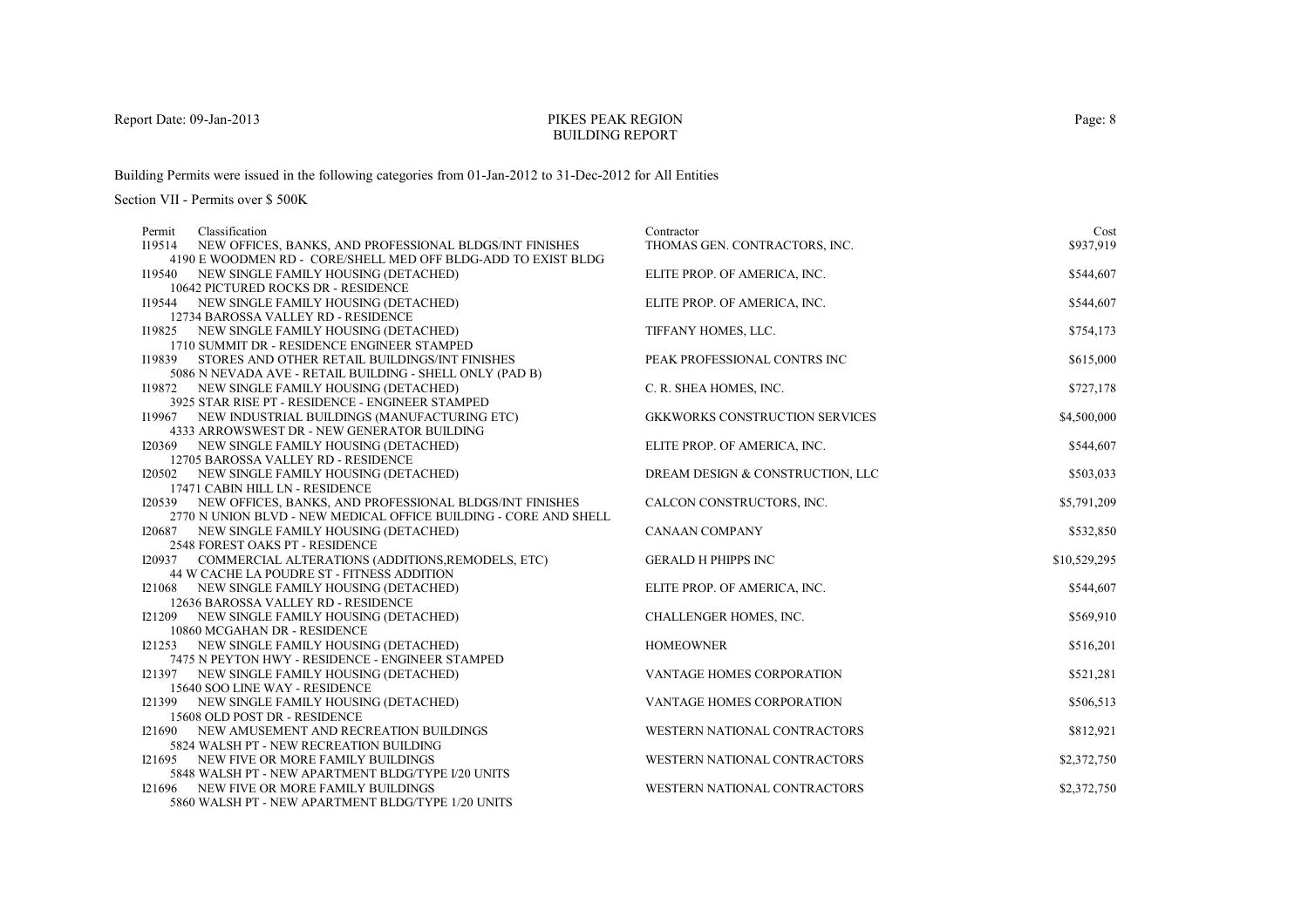# PIKES PEAK REGIONBUILDING REPORT

Building Permits were issued in the following categories from 01-Jan-2012 to 31-Dec-2012 for All Entities

| Classification<br>Permit                                | Contractor                       | Cost        |
|---------------------------------------------------------|----------------------------------|-------------|
| I21697<br>NEW FIVE OR MORE FAMILY BUILDINGS             | WESTERN NATIONAL CONTRACTORS     | \$2,372,750 |
| 5872 WALSH PT - NEW APARTMENT BLDG/TYPE 1/20            |                                  |             |
| I21698<br>NEW FIVE OR MORE FAMILY BUILDINGS             | WESTERN NATIONAL CONTRACTORS     | \$2,372,750 |
| 5884 WALSH PT - NEW APARTMENT BLDG/TYPE 1/20 UNITS      |                                  |             |
| I21699 NEW FIVE OR MORE FAMILY BUILDINGS                | WESTERN NATIONAL CONTRACTORS     | \$2,372,750 |
| 5920 WALSH PT - NEW APARTMENT BLDG/TYPE 1/20 UNITS      |                                  |             |
| 121700 NEW FIVE OR MORE FAMILY BUILDINGS                | WESTERN NATIONAL CONTRACTORS     | \$2,372,750 |
| 5944 WALSH PT - NEW APARTMENT BLDG/TYPE 1/20 UNITS      |                                  |             |
| NEW FIVE OR MORE FAMILY BUILDINGS<br>121730             | WESTERN NATIONAL CONTRACTORS     | \$2,697,981 |
| 5812 WALSH PT - NEW APARTMENT BLDG/TYPE II/20 UNITS     |                                  |             |
| 121732 NEW FIVE OR MORE FAMILY BUILDINGS                | WESTERN NATIONAL CONTRACTORS     | \$2,697,981 |
| 5823 WALSH PT - NEW APARTMENT BLDG/TYPE II/20 UNITS     |                                  |             |
| 121733 NEW FIVE OR MORE FAMILY BUILDINGS                | WESTERN NATIONAL CONTRACTORS     | \$2,697,981 |
| 5836 WALSH PT - NEW APARTMENT BUILDING/TYPE II/20 UNITS |                                  |             |
| 121734 NEW FIVE OR MORE FAMILY BUILDINGS                | WESTERN NATIONAL CONTRACTORS     | \$2,697,981 |
| 5895 WALSH PT - NEW APARTMENT BUILDING/TYPE II/20 UNITS |                                  |             |
| 121735 NEW FIVE OR MORE FAMILY BUILDINGS                | WESTERN NATIONAL CONTRACTORS     | \$2,697,981 |
| 5896 WALSH PT - NEW APARTMENT BUILDING/TYPE II/20 UNITS |                                  |             |
| 121736 NEW FIVE OR MORE FAMILY BUILDINGS                | WESTERN NATIONAL CONTRACTORS     | \$2,697,981 |
| 5932 WALSH PT - NEW APARTMENT BUILDING/TYPE II/20 UNITS |                                  |             |
| <b>I21737 NEW FIVE OR MORE FAMILY BUILDINGS</b>         | WESTERN NATIONAL CONTRACTORS     | \$2,697,981 |
| 5956 WALSH PT - NEW APARTMENT BLDG/TYPE II/20 UNITS     |                                  |             |
| I21759 NEW HOTELS, MOTELS                               | ACCEL CONSTRUCTION LLC           | \$4,267,504 |
| 3431 CINEMA PT - NEW HOTEL (82 UNITS)                   |                                  |             |
| I21944 NEW SINGLE FAMILY HOUSING (DETACHED)             | ELITE PROP. OF AMERICA, INC.     | \$544,607   |
| 12649 BAROSSA VALLEY RD - RESIDENCE                     |                                  |             |
| I21974 NEW SINGLE FAMILY HOUSING (DETACHED)             | <b>BUILTRITE BUILDERS</b>        | \$504,820   |
| 20096 ROYAL TROON DR - RESIDENCE - ENGINEER STAMPED     |                                  |             |
| I22258 NEW SINGLE FAMILY HOUSING (DETACHED)             | <b>VANTAGE HOMES CORPORATION</b> | \$521,281   |
| 5264 IMOGENE PASS PL - RESIDENCE                        |                                  |             |
| I22293 NEW SINGLE FAMILY HOUSING (DETACHED)             | MAJESTIC CUSTOM HOMES, INC.      | \$563,513   |
| 11465 SAN LUIS PEAK WAY - RESIDENCE                     |                                  |             |
| I22296 NEW SINGLE FAMILY HOUSING (DETACHED)             | MAJESTIC CUSTOM HOMES, INC.      | \$563,513   |
| 11854 BLACK HILLS DR - RESIDENCE                        |                                  |             |
| I22463 NEW SINGLE FAMILY HOUSING (DETACHED)             | <b>HOMEOWNER</b>                 | \$523,726   |
| 3630 COMPASS PT - RESIDENCE                             |                                  |             |
| I22485 NEW SINGLE FAMILY HOUSING (DETACHED)             | <b>HAMMER HOMES</b>              | \$643,747   |
| 2348 RAINBOWS END PT - RESIDENCE - ENGINEER STAMPED     |                                  |             |
| <b>I22631 NEW SERVICE STATIONS AND REPAIR GARAGES</b>   | COLORADO COMMERCIAL BLDRS.       | \$620,888   |
| 750 COPPER CENTER PKWY - NEW AUTOMOTIVE REPAIR GARAGE   |                                  |             |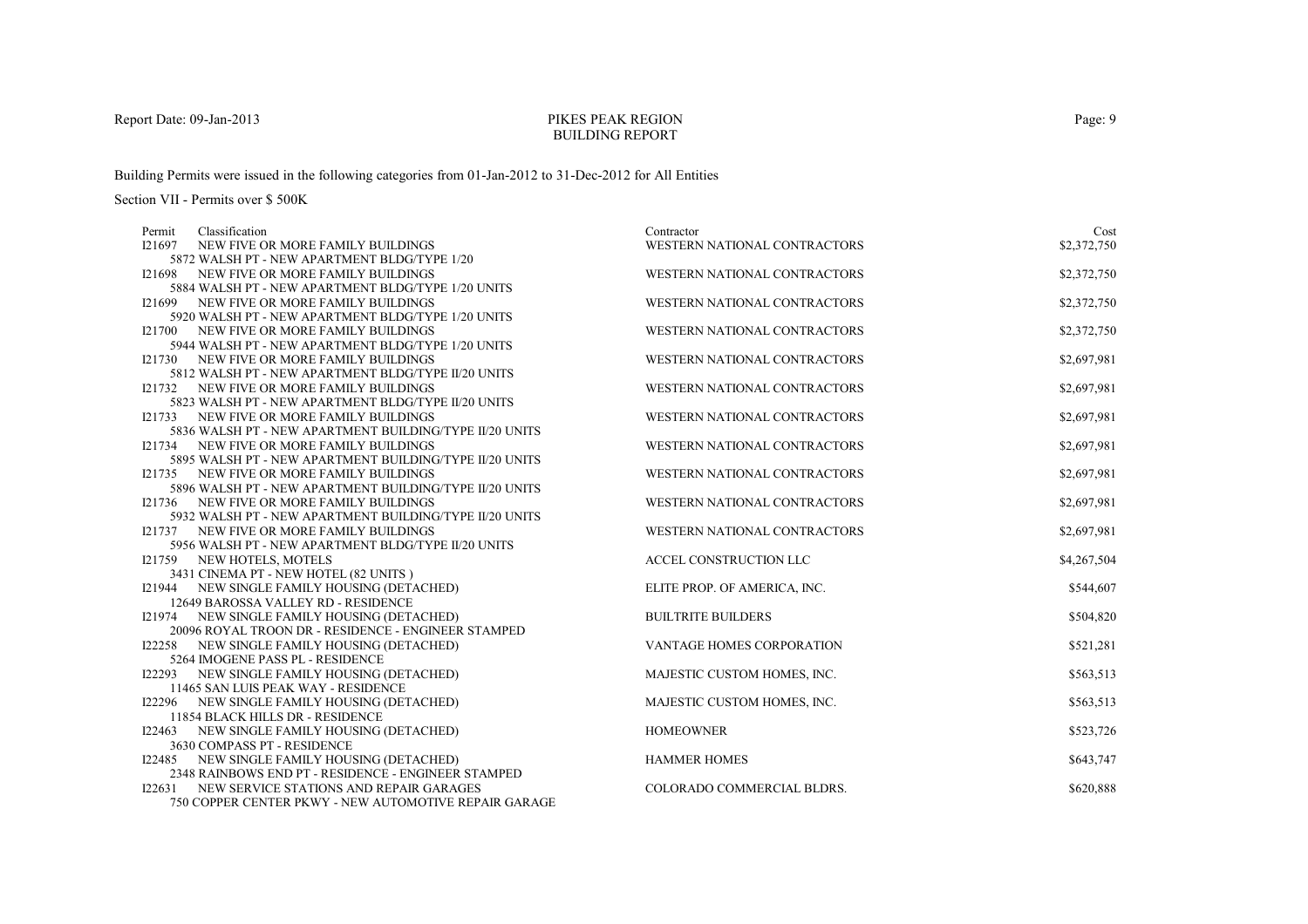# PIKES PEAK REGIONBUILDING REPORT

Building Permits were issued in the following categories from 01-Jan-2012 to 31-Dec-2012 for All Entities

| Classification<br>Permit                                                                  | Contractor                            | Cost        |
|-------------------------------------------------------------------------------------------|---------------------------------------|-------------|
| COMMERCIAL ALTERATIONS (ADDITIONS, REMODELS, ETC)<br><b>I22660</b>                        | ART C KLEIN CONSTRUCTION, INC.        | \$550,000   |
| 1165 TRANSIT DR - INTERIOR REMODEL                                                        |                                       |             |
| STORES AND OTHER RETAIL BUILDINGS/INT FINISHES<br>I22889                                  | HENNING CONSTRUCTION COMPANY, LLC     | \$1,192,095 |
| 1206 INTERQUEST PKWY - RETAIL BUILDING THRU FINISH                                        |                                       |             |
| STORES AND OTHER RETAIL BUILDINGS/INT FINISHES<br>122890                                  | HENNING CONSTRUCTION COMPANY, LLC     | \$1,085,359 |
| 7375 DURYEA DR - RETAIL BUILDING THRU FINISH                                              |                                       |             |
| 123067 NEW SINGLE FAMILY HOUSING (DETACHED)                                               | MAJESTIC CUSTOM HOMES, INC.           | \$563,513   |
| 12095 BLACK HILLS DR - RESIDENCE                                                          |                                       |             |
| I23068 NEW SINGLE FAMILY HOUSING (DETACHED)                                               | MAJESTIC CUSTOM HOMES, INC.           | \$563,513   |
| 11945 AYER RD - RESIDENCE                                                                 |                                       |             |
| I23650 NEW SINGLE FAMILY HOUSING (DETACHED)                                               | <b>BUILTRITE BUILDERS</b>             | \$548,934   |
| 1915 CANTWELL GRV - RESIDENCE - ENGINEER STAMPED                                          |                                       |             |
| 123742 NEW SINGLE FAMILY HOUSING (DETACHED)                                               | RICHMOND AMERICAN HOMES               | \$501,904   |
| <b>6154 WOLF VILLAGE DR - RESIDENCE</b>                                                   |                                       |             |
| 123893 NEW SINGLE FAMILY HOUSING (DETACHED)                                               | <b>FIVE STAR CUSTOM HOMES</b>         | \$618,915   |
| 7406 LOCH FYNE LN - RESIDENCE - ENGINEER STAMPED                                          |                                       |             |
| I24068 NEW SINGLE FAMILY HOUSING (DETACHED)                                               | BELLA VITA CUSTOM HOMES               | \$566,523   |
| 9684 LOCHWINNOCH LN - RESIDENCE - ENGINEER STAMPED                                        |                                       |             |
| I24126 STORES AND OTHER RETAIL BUILDINGS/INT FINISHES                                     | HENNING CONSTRUCTION COMPANY, LLC     | \$1,030,000 |
| 5771 N CAREFREE CIR - RETAIL BUILDING THRU FINISH                                         |                                       |             |
| I24449 NEW SINGLE FAMILY HOUSING (DETACHED)                                               | <b>VANTAGE HOMES CORPORATION</b>      | \$506,513   |
| 15722 ANN ARBOR WAY - RESIDENCE                                                           |                                       |             |
| I24455 NEW SINGLE FAMILY HOUSING (DETACHED)                                               | ROBERT SCOTT GEN. CONTR., INC.        | \$558,810   |
| 14940 PRISTINE DR - RESIDENCE                                                             |                                       |             |
| NEW SINGLE FAMILY HOUSING (DETACHED)<br>I24682                                            | <b>BRIESE ENTERPRISES</b>             | \$506,701   |
| 16390 FOREST LIGHT DR - RESIDENCE                                                         |                                       |             |
| I24831 COMMERCIAL ALTERATIONS (ADDITIONS, REMODELS, ETC)                                  | G E JOHNSON CONSTR CO, INC            | \$647,000   |
| 2222 N NEVADA AVE, 4003 - INTERIOR REMODEL                                                | VANTAGE HOMES CORPORATION             |             |
| 126131 NEW SINGLE FAMILY HOUSING (DETACHED)                                               |                                       | \$558,340   |
| 10856 KLONDIKE DR - RESIDENCE<br>STORES AND OTHER RETAIL BUILDINGS/INT FINISHES<br>I26164 | BRYAN CONSTRUCTION, INC.              | \$1,300,000 |
| 6385 SOURCE CENTER PT - NEW RESTAURANT                                                    |                                       |             |
| STORES AND OTHER RETAIL BUILDINGS/INT FINISHES<br>I26191                                  | <b>EXECUTIVE CUSTOM CONSTRUCTION</b>  | \$8,274,941 |
| 13012 BASS PRO DR - RETAIL BUILDING -UPGRADE TO SHELL                                     |                                       |             |
| NEW SINGLE FAMILY HOUSING (DETACHED)<br>126510                                            | ELITE PROP. OF AMERICA, INC.          | \$502,374   |
| 14171 PENFOLD DR - RESIDENCE                                                              |                                       |             |
| NEW SINGLE FAMILY HOUSING (DETACHED)<br>I26803                                            | <b>BELLA VITA CUSTOM HOMES</b>        | \$552,508   |
| 2139 BENT CREEK DR - RESIDENCE                                                            |                                       |             |
| 126817 NEW HOSPITALS AND OTHER INSTITUTIONS                                               | <b>GOLDEN TRIANGLE CONST. OF S.C.</b> | \$3,800,000 |
| 55 S PARKSIDE DR - NEW SKILLED NURSING FACILITY                                           |                                       |             |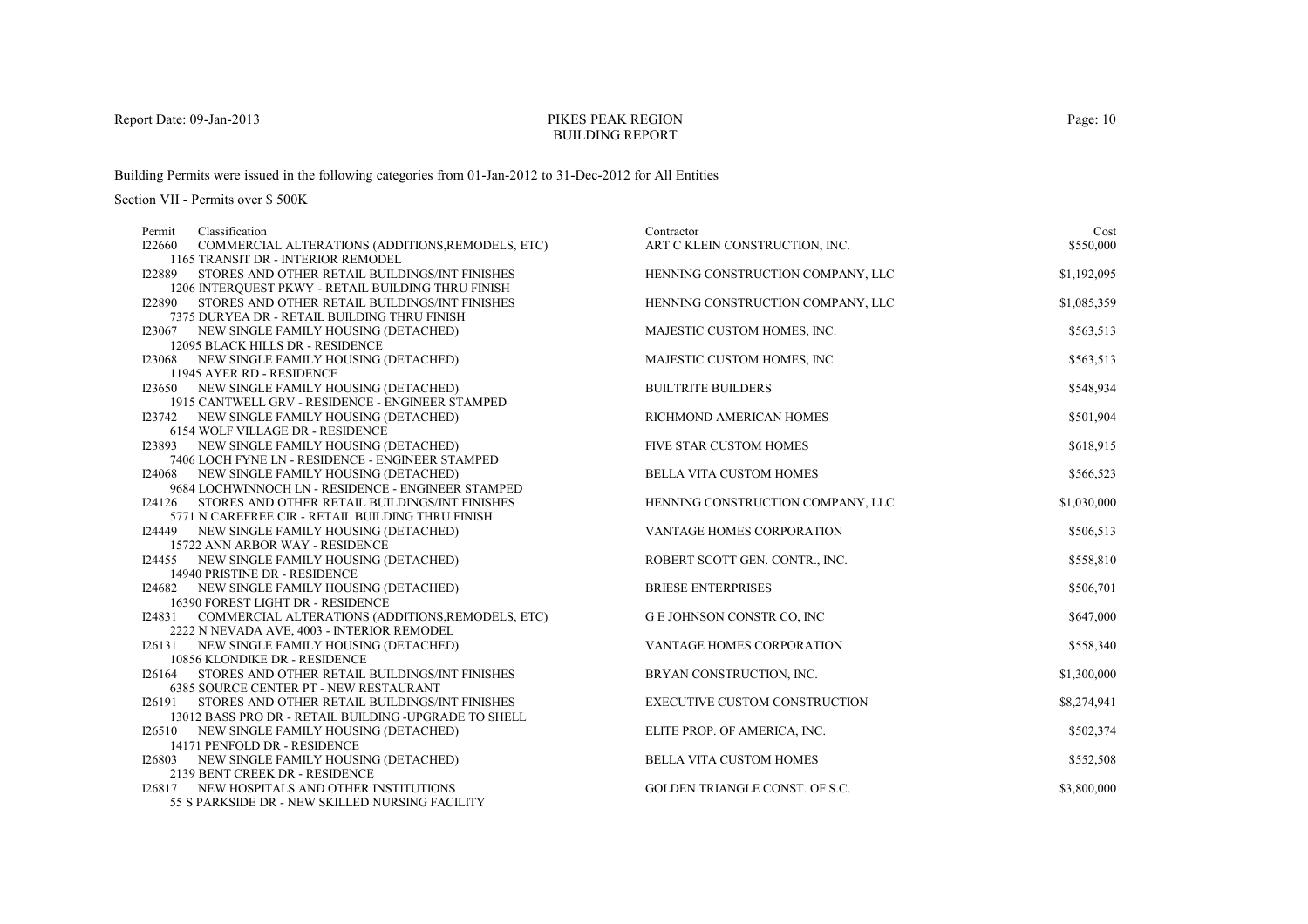# PIKES PEAK REGIONBUILDING REPORT

Building Permits were issued in the following categories from 01-Jan-2012 to 31-Dec-2012 for All Entities

| Permit | Classification                                                                                 | Contractor                        | Cost        |
|--------|------------------------------------------------------------------------------------------------|-----------------------------------|-------------|
| I27615 | NEW SINGLE FAMILY HOUSING (DETACHED)                                                           | CREEKSTONE DEVELOPMENT, INC.      | \$606,969   |
|        | 7055 ANTONITO CT - RESIDENCE                                                                   |                                   |             |
| I27621 | NEW SINGLE FAMILY HOUSING (DETACHED)                                                           | CRAFTSMAN BASEMENT FINISH CO.     | \$693,881   |
|        | 17552 CABIN HILL LN - RESIDENCE                                                                |                                   |             |
|        | 128299 NEW SINGLE FAMILY HOUSING (DETACHED)                                                    | ELITE PROP. OF AMERICA, INC.      | \$502,374   |
|        | 12635 BAROSSA VALLEY RD - RESIDENCE                                                            |                                   |             |
| I28341 | NEW SINGLE FAMILY HOUSING (DETACHED)                                                           | <b>HOMEOWNER</b>                  | \$590,885   |
|        | 1425 CEDAR VALLEY LN - RESIDENCE - ENGINEER STAMPED                                            |                                   |             |
| 128418 | STORES AND OTHER RETAIL BUILDINGS/INT FINISHES                                                 | <b>ADAIR GROUP INC</b>            | \$1,362,876 |
|        | 5246 N NEVADA AVE - NEW RESTAURANT                                                             |                                   |             |
|        | 128547 COMMERCIAL ALTERATIONS (ADDITIONS, REMODELS, ETC)                                       | <b>GE JOHNSON CONSTR CO, INC</b>  | \$6,084,374 |
|        | 555 GOLD PASS HTS - ADDITION - OFFICE & INDEPENDENT LIVING                                     |                                   |             |
|        | 128737 NEW SINGLE FAMILY HOUSING (DETACHED)                                                    | <b>HOMEOWNER</b>                  | \$504,820   |
|        | 2980 BENET LN - RESIDENCE - ENGINEER STAMPED                                                   |                                   |             |
| 129130 | STORES AND OTHER RETAIL BUILDINGS/INT FINISHES                                                 | WESTEC CONSTRUCTION MGMT CO       | \$1,072,000 |
|        | 8065 FOUNTAIN MESA RD - NEW RESTAURANT                                                         |                                   |             |
|        | 130278 NEW SINGLE FAMILY HOUSING (DETACHED)                                                    | <b>MASON PROPERTIES, INC</b>      | \$1,360,000 |
| 131968 | 28 MARLAND RD - RESIDENCE - ENGINEER STAMPED<br>STORES AND OTHER RETAIL BUILDINGS/INT FINISHES | T-BONE CONSTRUCTION, INC.         |             |
|        | 840 SPANISH BIT DR - NEW RETAIL STORE ****SEE NOTES *****                                      |                                   | \$2,887,558 |
| 132232 | COMMERCIAL ALTERATIONS (ADDITIONS, REMODELS, ETC)                                              | <b>SWINERTON BUILDERS</b>         | \$4,500,000 |
|        | 1900 W GARDEN OF THE GODS RD - INTERIOR REMODEL                                                |                                   |             |
| 132363 | NEW SINGLE FAMILY HOUSING (DETACHED)                                                           | GARDEN OF THE GODS HOMES INC.     | \$513,285   |
|        | 3440 SIGNATURE GOLF PT - RESIDENCE (ENGINEER STAMPED)                                          |                                   |             |
|        | 133247 NEW SINGLE FAMILY HOUSING (DETACHED)                                                    | MAJESTIC CUSTOM HOMES, INC.       | \$521,186   |
|        | 11323 MT GATEWAY DR - RESIDENCE                                                                |                                   |             |
|        | I33381 COMMERCIAL ALTERATIONS (ADDITIONS, REMODELS, ETC)                                       | <b>G E JOHNSON CONSTR CO, INC</b> | \$4,206,665 |
|        | 27 E VERMIJO AVE - INTERIOR REMODEL                                                            |                                   |             |
|        | 133499 NEW SINGLE FAMILY HOUSING (DETACHED)                                                    | ELITE PROP. OF AMERICA, INC.      | \$544,607   |
|        | 2033 TURNBULL DR - RESIDENCE                                                                   |                                   |             |
|        | 134217 NEW SINGLE FAMILY HOUSING (DETACHED)                                                    | <b>VANTAGE HOMES CORPORATION</b>  | \$506,513   |
|        | 15665 SOO LINE WAY - RESIDENCE                                                                 |                                   |             |
| 134651 | STORES AND OTHER RETAIL BUILDINGS/INT FINISHES                                                 | HENNING CONSTRUCTION COMPANY, LLC | \$1,234,745 |
|        | 6125 BARNES RD - KUM & GO STORE #658                                                           |                                   |             |
| 134673 | NEW SINGLE FAMILY HOUSING (DETACHED)                                                           | SADDLETREE INC.                   | \$607,157   |
|        | 5185 CHIMNEY GULCH WAY - RESIDENCE - ENGINEER STAMPED                                          |                                   |             |
|        | I34677 NEW SINGLE FAMILY HOUSING (DETACHED)                                                    | <b>HOMEOWNER</b>                  | \$785,589   |
|        | 10880 UDELLA CT - RESIDENCE - ENGINEER STAMPED                                                 |                                   |             |
|        | 134690 NEW SINGLE FAMILY HOUSING (DETACHED)                                                    | CREEKSTONE DEVELOPMENT, INC.      | \$770,257   |
|        | 7045 ANTONITO CT - RESIDENCE                                                                   |                                   |             |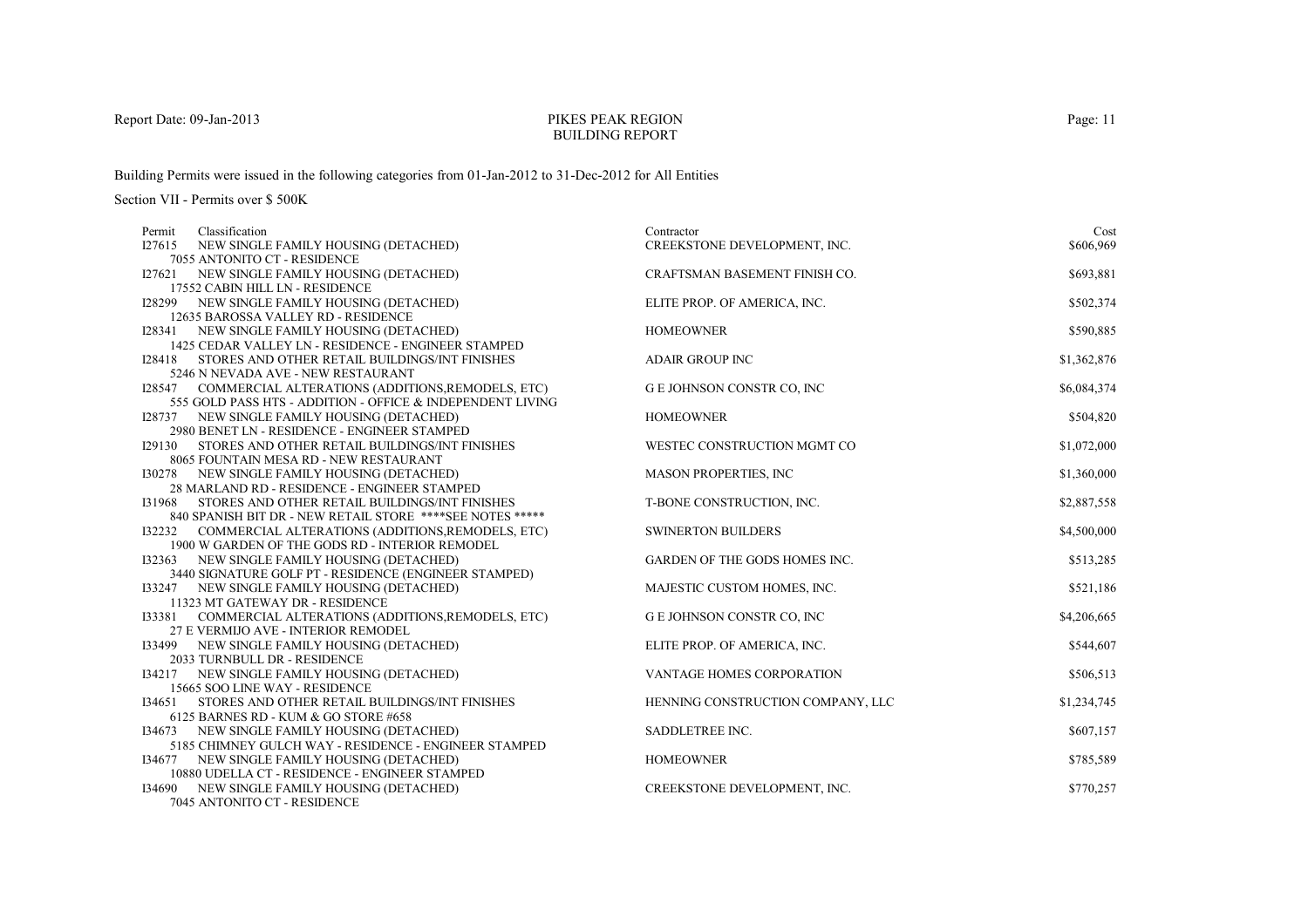# PIKES PEAK REGIONBUILDING REPORT

Building Permits were issued in the following categories from 01-Jan-2012 to 31-Dec-2012 for All Entities

| Classification<br>Permit                                                         | Contractor                        | Cost        |
|----------------------------------------------------------------------------------|-----------------------------------|-------------|
| 134945<br>STORES AND OTHER RETAIL BUILDINGS/INT FINISHES                         | HENNING CONSTRUCTION COMPANY, LLC | \$1,235,116 |
| 8050 FOUNTAIN MESA RD - RETAIL BUILDING THRU FINISH                              |                                   |             |
| 135185 NEW OFFICES, BANKS, AND PROFESSIONAL BLDGS/INT FINISHES                   | <b>GERALD H PHIPPS INC</b>        | \$639,167   |
| 1400 E BOULDER ST, 5TH FLR - INTERIOR FINISH - MEDICAL                           |                                   |             |
| 135236 NEW SINGLE FAMILY HOUSING (DETACHED)                                      | <b>HOOD CUSTOM HOMES</b>          | \$741,945   |
| 2255 COYOTE CREST VW - RESIDENCE - ENGINEER STAMPED                              |                                   |             |
| 135417 NEW SINGLE FAMILY HOUSING (DETACHED)                                      | <b>TARA CUSTOM HOMES</b>          | \$521,845   |
| 2570 TALLESON CT - RESIDENCE- NEW FOUNDATION                                     |                                   |             |
| 135487 NEW SINGLE FAMILY HOUSING (DETACHED)                                      | <b>CENTURY COMMUNITIES</b>        | \$582,325   |
| 6379 WINTER HAVEN DR - RESIDENCE                                                 |                                   |             |
| 135631 RESIDENTIAL ALTERATIONS (REMODEL, ADDITIONS, ETC)                         | PYRAMID ROOFING CORP              | \$2,395,501 |
| 310 HIDDEN CREEK DR - REROOF                                                     |                                   |             |
| 135765 NEW SINGLE FAMILY HOUSING (DETACHED)                                      | VANTAGE HOMES CORPORATION         | \$521,281   |
| 7173 COTTONWOOD TREE DR - RESIDENCE                                              |                                   |             |
| 135841 NEW SINGLE FAMILY HOUSING (DETACHED)                                      | MASTER BILT HOMES, INC.           | \$567,558   |
| 13545 RANDOM RIDGE VW - RESIDENCE - ENGINEER STAMPED                             |                                   |             |
| 135855 NEW SCHOOLS AND OTHER EDUCATIONAL BUILDINGS                               | NUNN CONSTRUCTION INC             | \$7,064,000 |
| 330 LYCKMAN DR - NEW SCHOOL                                                      |                                   |             |
| 136342 NEW SINGLE FAMILY HOUSING (DETACHED)                                      | DME HOMES DBA GJ GARDNER HOMES    | \$504,068   |
| 11344 LAFORET PT - RESIDENCE ENGINEER STAMPED                                    |                                   |             |
| 136502 NEW SINGLE FAMILY HOUSING (DETACHED)                                      | MAJESTIC CUSTOM HOMES, INC.       | \$563,513   |
| 11326 SAN LUIS PEAK WAY - RESIDENCE                                              |                                   |             |
| I36503 NEW SINGLE FAMILY HOUSING (DETACHED)                                      | MAJESTIC CUSTOM HOMES, INC.       | \$563,513   |
| 1106 SPECTRUM LOOP - RESIDENCE                                                   | CHALLENGER HOMES, INC.            | \$506,607   |
| 136516 NEW SINGLE FAMILY HOUSING (DETACHED)<br>815 WOODMOOR ACRES DR - RESIDENCE |                                   |             |
| 136518 NEW SINGLE FAMILY HOUSING (DETACHED)                                      | SADDLETREE INC.                   | \$523,914   |
| 5286 CHIMNEY GULCH WAY - RESIDENCE                                               |                                   |             |
| 136606 NEW SINGLE FAMILY HOUSING (DETACHED)                                      | ELITE PROP. OF AMERICA, INC.      | \$516,295   |
| 12691 BAROSSA VALLEY RD - RESIDENCE                                              |                                   |             |
| 136908 NEW SINGLE FAMILY HOUSING (DETACHED)                                      | CREEKSTONE DEVELOPMENT, INC.      | \$511,780   |
| 2575 ROSSMERE ST - RESIDENCE (TO REPLACE BURNED RESIDENCE)                       |                                   |             |
| 137558<br>STORES AND OTHER RETAIL BUILDINGS/INT FINISHES                         | THE PIONEER GROUP CORP            | \$586,800   |
| 7718 E WOODMEN RD - RETAIL BUILDING THRU FINISH                                  |                                   |             |
| 137634 NEW SINGLE FAMILY HOUSING (DETACHED)                                      | <b>BUILTRITE BUILDERS</b>         | \$552,226   |
| 4225 RUSHING LEAVES LN - RESIDENCE - ENGINEER STAMPED                            |                                   |             |
| 137904 NEW SINGLE FAMILY HOUSING (DETACHED)                                      | CREEKSTONE DEVELOPMENT, INC.      | \$770,257   |
| 5744 REVELSTOKE DR - RESIDENCE                                                   |                                   |             |
| 137907 NEW SINGLE FAMILY HOUSING (DETACHED)                                      | CREEKSTONE DEVELOPMENT, INC.      | \$606,969   |
| 6243 HARNEY DR - RESIDENCE                                                       |                                   |             |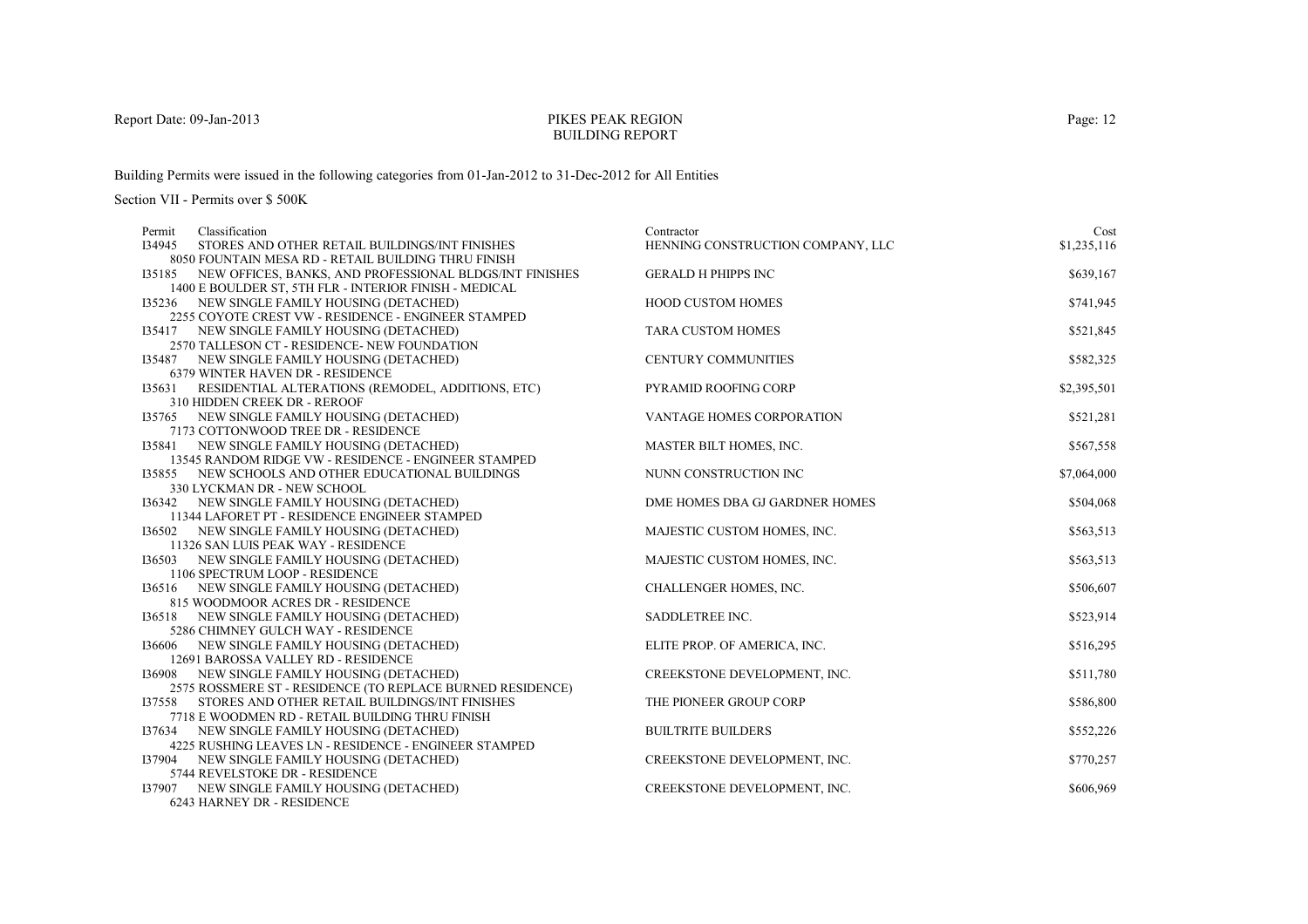### PIKES PEAK REGIONBUILDING REPORT

Building Permits were issued in the following categories from 01-Jan-2012 to 31-Dec-2012 for All Entities

| Classification<br>Permit                                                                           | Contractor                                    | Cost         |
|----------------------------------------------------------------------------------------------------|-----------------------------------------------|--------------|
| 138270<br>NEW SINGLE FAMILY HOUSING (DETACHED)                                                     | <b>HOMEOWNER</b>                              | \$526,172    |
| 13660 NORTHGATE ESTATES DR - RESIDENCE (ENGINEER STAMPED)                                          |                                               |              |
| I38434 NEW SINGLE FAMILY HOUSING (DETACHED)                                                        | SAINT AUBYN HOMES, LLC                        | \$565,583    |
| 7808 RENEGADE HILL DR - RESIDENCE                                                                  |                                               |              |
| 138707 NEW SINGLE FAMILY HOUSING (DETACHED)                                                        | ASPEN COUNTRY HOMES                           | \$512,815    |
| 2595 ROSSMERE ST - RESIDENCE                                                                       |                                               |              |
| 138889 NEW SINGLE FAMILY HOUSING (DETACHED)                                                        | D.R. HORTON                                   | \$591,355    |
| 7907 FALLGOLD CT - RESIDENCE                                                                       |                                               |              |
| 139096 NEW SINGLE FAMILY HOUSING (DETACHED)                                                        | CHALLENGER HOMES, INC.                        | \$567,652    |
| 10876 CASCADING SPRING CIR - RESIDENCE                                                             |                                               |              |
| 139679 COMMERCIAL ALTERATIONS (ADDITIONS, REMODELS, ETC)                                           | BRYAN CONSTRUCTION, INC.                      | \$686,000    |
| 1750 E BOULDER ST, 15 - NEW ELEVATOR ADDITION                                                      |                                               |              |
| 139706 NEW SINGLE FAMILY HOUSING (DETACHED)                                                        | CONSTRUCTION BY GENESIS, INC.                 | \$551,568    |
| 14150 MARBLE ARCH CT - RESIDENCE                                                                   |                                               |              |
| 139875 NEW INDUSTRIAL BUILDINGS (MANUFACTURING ETC)                                                | BRYAN CONSTRUCTION, INC.                      | \$25,644,717 |
| 1350 BELLPRAT VW - MEDICAL MANUFACTURING                                                           |                                               |              |
| 139883<br>NEW PUBLIC SERVICES & UTILITIES BUILDINGS                                                | DANIEL-BARRY CONSTRUCTION INC                 | \$2,329,000  |
| 7320 DUBLIN BLVD - NEW FIRE STATION - UPGRADE TO FINISH                                            |                                               |              |
| I40424<br>COMMERCIAL ALTERATIONS (ADDITIONS, REMODELS, ETC)                                        | WEATHERCRAFT CO OF CO SPGS INC                | \$581,159    |
| 3205 N ACADEMY BLVD - REROOF- 933 SOS                                                              |                                               |              |
| 14043AREASOMMERCIAREADERATIONS (ADDITIONS, REMODELS, ETC)                                          | REALGOODS ENERGY TECH, INC.                   | \$3,311,800  |
| ARBEASTADRPOPM SMILAREGROMERD MOUNT (571000 WATTS)                                                 |                                               |              |
| 140534 COMMERCIAL ALTERATIONS (ADDITIONS, REMODELS, ETC)                                           | ART C KLEIN CONSTRUCTION, INC.                | \$3,141,596  |
| 775 W BIJOU ST - RESTAURANT ADDITION - FOUNDATION ONLY                                             |                                               |              |
| NEW SINGLE FAMILY HOUSING (DETACHED)<br>140544                                                     | CREEKSTONE DEVELOPMENT, INC.                  | \$770,257    |
| 5913 REVELSTOKE DR - RESIDENCE                                                                     |                                               |              |
| RESIDENTIAL ALTERATIONS (REMODEL, ADDITIONS, ETC)<br>140953<br>3275 E PARADE CIR - REROOF          | <b>GESTES ROOFING, INC.</b>                   | \$700,000    |
| 141303 NEW SINGLE FAMILY HOUSING (DETACHED)                                                        | PIONEER WEST HOMES LLC                        | \$560,127    |
|                                                                                                    |                                               |              |
| 4560 PARAMOUNT PL - RESIDENCE (ENGINEER STAMPED)<br>141390 NEW SERVICE STATIONS AND REPAIR GARAGES | COLORADO COMMERCIAL BLDRS.                    | \$925,475    |
| 790 COPPER CENTER PKWY - NEW AUTO REPAIR COLLISION CENTER TO FINISH                                |                                               |              |
| STORES AND OTHER RETAIL BUILDINGS/INT FINISHES<br>I41502                                           | COLORADO STRUCTURES INC                       | \$575,948    |
| 690 W GARDEN OF THE GODS RD - RETAIL BUILDING THRU FINISH                                          |                                               |              |
| 142094<br>NEW SINGLE FAMILY HOUSING (DETACHED)                                                     | STROP INC. DBA WAYNE ANTHONY HOME CONSULTANTS | \$550,251    |
| 1505 CASTLECOMBE LN - RESIDENCE - ENGINEER STAMPED                                                 |                                               |              |
| 142337 NEW SINGLE FAMILY HOUSING (DETACHED)                                                        | RICHMOND AMERICAN HOMES                       | \$504,538    |
| 5873 LEON YOUNG DR - RESIDENCE                                                                     |                                               |              |
| 142341 NEW SINGLE FAMILY HOUSING (DETACHED)                                                        | <b>HOMEOWNER</b>                              | \$609,038    |
| 17525 RANCH HAND RD - RESIDENCE - ENGINEER STAMPED                                                 |                                               |              |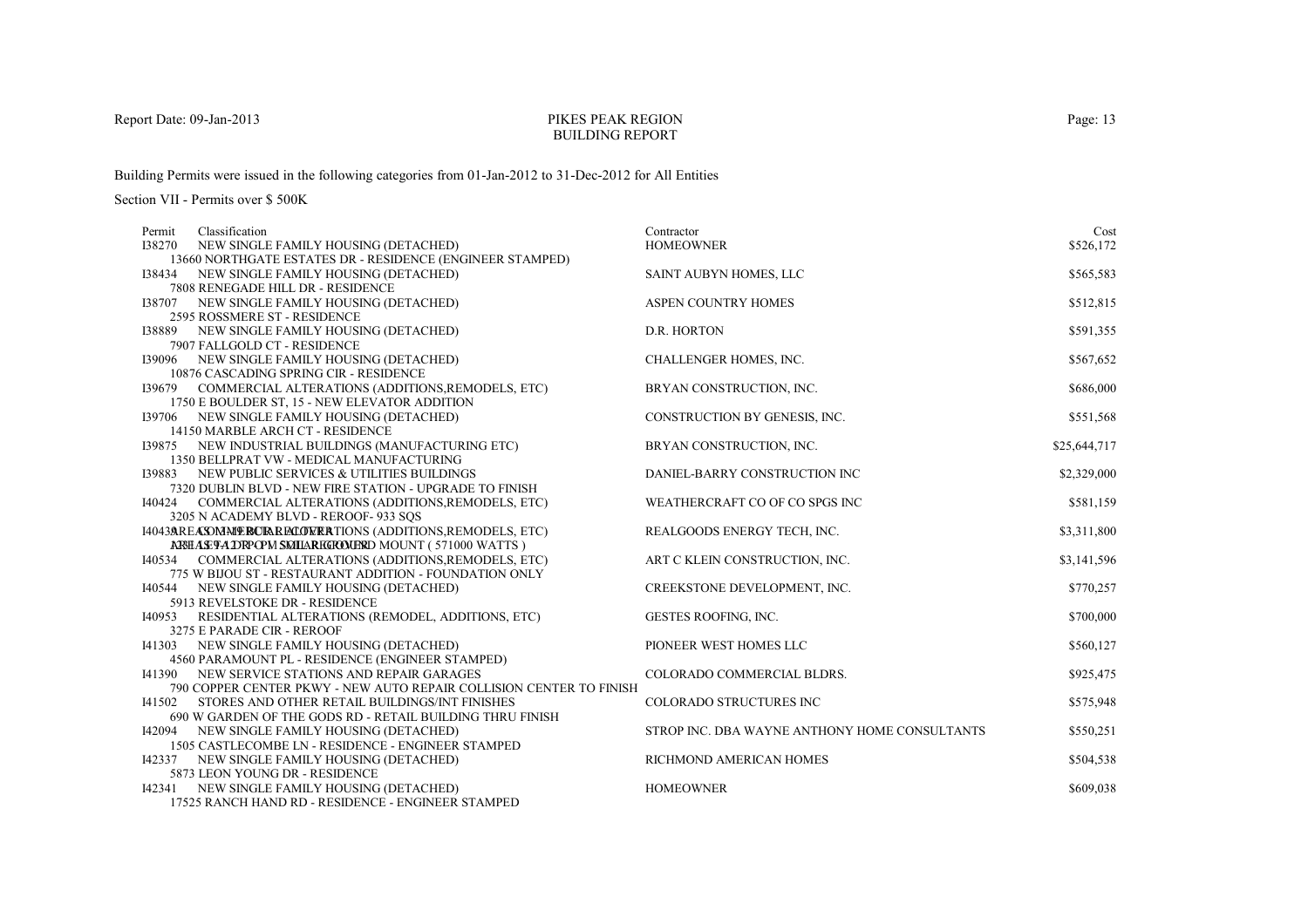# PIKES PEAK REGIONBUILDING REPORT

Building Permits were issued in the following categories from 01-Jan-2012 to 31-Dec-2012 for All Entities

| Classification<br>Permit                                                                                     | Contractor                        | Cost        |
|--------------------------------------------------------------------------------------------------------------|-----------------------------------|-------------|
| I42895<br>STORES AND OTHER RETAIL BUILDINGS/INT FINISHES                                                     | FACILITIES CONTRACTING, INC.      | \$795,000   |
| 6316 S HWY 85-87 - NEW RESTAURANT                                                                            |                                   |             |
| COMMERCIAL ALTERATIONS (ADDITIONS, REMODELS, ETC)<br>I42974                                                  | D.D.R. CONSTRUCTION               | \$522,000   |
| 8050 N ACADEMY BLVD - INTERIOR REMODEL AND ADDITION                                                          |                                   |             |
| 143161<br>COMMERCIAL ALTERATIONS (ADDITIONS, REMODELS, ETC)                                                  | FRY CONSTRUCTION COMPANY          | \$1,330,000 |
| 555 S ROCKRIMMON BLVD - INTERIOR REMODEL                                                                     |                                   |             |
| 143196<br>STORES AND OTHER RETAIL BUILDINGS/INT FINISHES                                                     | HENNING CONSTRUCTION COMPANY, LLC | \$1,139,480 |
| 17970 KNOLLWOOD DR - RETAIL BUILDING THRU FINISH<br>STORES AND OTHER RETAIL BUILDINGS/INT FINISHES<br>143486 | CHRISTOFFERSON COMM BLDRS INC     | \$820,000   |
| 6450 S HWY 85-87 - NEW RESTAURANT                                                                            |                                   |             |
| 143669 NEW SINGLE FAMILY HOUSING (DETACHED)                                                                  | CREEKSTONE DEVELOPMENT, INC.      | \$606,969   |
| 6215 ADAMANTS DR - RESIDENCE                                                                                 |                                   |             |
| 143684 NEW SINGLE FAMILY HOUSING (DETACHED)                                                                  | <b>CENTURY COMMUNITIES</b>        | \$546,677   |
| 1188 CROWN HAVEN CIR - RESIDENCE                                                                             |                                   |             |
| 143701<br>NEW PUBLIC SERVICES & UTILITIES BUILDINGS                                                          | NUNN CONSTRUCTION INC             | \$2,427,000 |
| 811 N SANTA FE AVE - NEW FIRE STATION                                                                        |                                   |             |
| 144011 NEW SINGLE FAMILY HOUSING (DETACHED)                                                                  | MAJESTIC CUSTOM HOMES, INC.       | \$521,186   |
| 11944 BLACK HILLS DR - RESIDENCE                                                                             |                                   |             |
| 144070 RESIDENTIAL ALTERATIONS (REMODEL, ADDITIONS, ETC)                                                     | ACUFF HOMES, INC.                 | \$563,062   |
| 6385 SANDRAY CT - RESIDENCE (WALDO REBUILD/ EXISTING FDN)                                                    |                                   |             |
| NEW SINGLE FAMILY HOUSING (DETACHED)<br>144302                                                               | RIVERWOOD HOMES OF COLORADO       | \$1,300,000 |
| 3756 CAMELROCK VW - RESIDENCE (ENGINEER STAMPED)                                                             |                                   |             |
| 144641 NEW SINGLE FAMILY HOUSING (DETACHED)                                                                  | ELITE PROP. OF AMERICA, INC.      | \$544,607   |
| 14170 PENFOLD DR - RESIDENCE                                                                                 |                                   |             |
| COMMERCIAL ALTERATIONS (ADDITIONS, REMODELS, ETC)<br>144738                                                  | G. A. MAXWELL CONSTRUCT., INC.    | \$600,000   |
| 105 N SPRUCE ST - CONVERT TO CORE & SHELL FOR FUTURE HOTEL                                                   |                                   |             |
| COMMERCIAL ALTERATIONS (ADDITIONS, REMODELS, ETC)<br>144947                                                  | BRYAN CONSTRUCTION, INC.          | \$800,000   |
| 2202 N NEVADA AVE, 1ST FLR - INTERIOR REMODEL AND ADDITION                                                   |                                   |             |
| 145009 STORES AND OTHER RETAIL BUILDINGS/INT FINISHES<br>3025 HANCOCK EXPY - RETAIL BUILDING THRU FINISH     | HENNING CONSTRUCTION COMPANY, LLC | \$1,221,183 |
| 145197 NEW SINGLE FAMILY HOUSING (DETACHED)                                                                  | VANTAGE HOMES CORPORATION         | \$506,513   |
| 11564 BLACKCOMB TRL - RESIDENCE                                                                              |                                   |             |
| NEW SINGLE FAMILY HOUSING (DETACHED)<br>145305                                                               | CHALLENGER HOMES, INC.            | \$567,652   |
| 10862 CASCADING SPRING CIR - RESIDENCE                                                                       |                                   |             |
| 145613<br>NEW HOSPITALS AND OTHER INSTITUTIONS                                                               | HASELDEN CONSTRUCTION, LLC.       | \$7,773,371 |
| 5355 CENTENNIAL BLVD - NEW ASSISTED LIVING FACILITY                                                          |                                   |             |
| RESIDENTIAL ALTERATIONS (REMODEL, ADDITIONS, ETC)<br>145624                                                  | PROPERTY MATTERS, LLC             | \$623,428   |
| 6045 MACH-1 DR - REROOF 26 SO DIMENSIONAL SHINGLES. ICE AND WATER SHIELD IN VALLEYS IF VALLEYS EXIST.        |                                   |             |
| NEW SINGLE FAMILY HOUSING (DETACHED)<br>145842                                                               | <b>HOMEOWNER</b>                  | \$747,777   |
| 3872 GLEN VISTA PT - RESIDENCE                                                                               |                                   |             |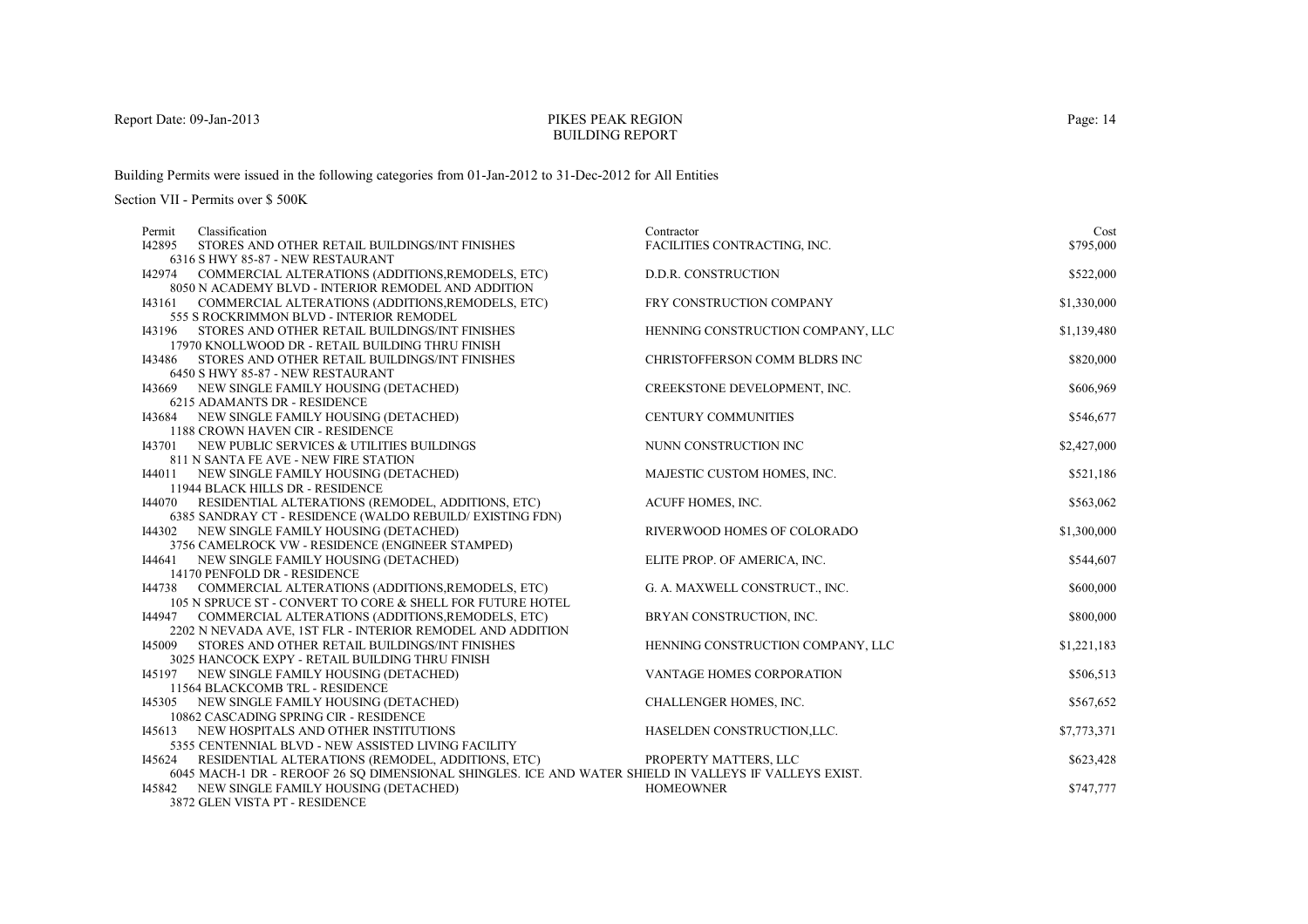# PIKES PEAK REGIONBUILDING REPORT

Building Permits were issued in the following categories from 01-Jan-2012 to 31-Dec-2012 for All Entities

| Permit | Classification                                                                             | Contractor                    | Cost        |
|--------|--------------------------------------------------------------------------------------------|-------------------------------|-------------|
| I45883 | NEW SINGLE FAMILY HOUSING (DETACHED)                                                       | HOFFMAN HOMES, INC.           | \$503,315   |
|        | 2530 TAMORA WAY - RESIDENCE - ENGINEER STAMPED--WALDO FIRE                                 |                               |             |
|        | 146097 NEW SINGLE FAMILY HOUSING (DETACHED)                                                | CONSTRUCTION BY GENESIS, INC. | \$531,909   |
|        | 731 FOREST VIEW WAY - RESIDENCE ENGINEER STAMPED                                           |                               |             |
|        | 146341 NEW SINGLE FAMILY HOUSING (DETACHED)                                                | <b>CENTURY COMMUNITIES</b>    | \$524,949   |
|        | 1174 CROWN HAVEN CIR - RESIDENCE                                                           |                               |             |
| 146763 | COMMERCIAL ALTERATIONS (ADDITIONS, REMODELS, ETC)                                          | ED GREEN & SON CONSTRUCTION   | \$560,000   |
|        | 729 S TEJON ST - INTERIOR REMODEL - OFFICE                                                 |                               |             |
| 146806 | STORES AND OTHER RETAIL BUILDINGS/INT FINISHES                                             | ALL STAR CONSTRUCTION         | \$535,000   |
|        | 330 S ACADEMY BLVD - NEW RETAIL BUILDING 7/ELEVEN                                          |                               |             |
|        | 146810 NEW SINGLE FAMILY HOUSING (DETACHED)                                                | RIVER ROCK CUSTOM HOMES, INC. | \$517,706   |
|        | 18376 HEAVENS PL - RESIDENCE                                                               |                               |             |
| 146993 | NEW SINGLE FAMILY HOUSING (DETACHED)                                                       | CHALLENGER HOMES, INC.        | \$569,910   |
|        | 695 WOODMOOR ACRES DR - RESIDENCE                                                          |                               |             |
|        | 146997 NEW SINGLE FAMILY HOUSING (DETACHED)                                                | <b>REUNION HOMES</b>          | \$514,038   |
|        | 10362 VALOR CT - RESIDENCE                                                                 |                               |             |
| 147051 | NEW SINGLE FAMILY HOUSING (DETACHED)                                                       | SADDLETREE INC.               | \$747,307   |
|        | 1545 VINE CLIFF HTS - RESIDENCE (ENGINEER STAMPED)                                         |                               |             |
| 147290 | NEW SINGLE FAMILY HOUSING (DETACHED)                                                       | KIRELLA HOMES, INC            | \$533,696   |
|        | 9043 SHIPMAN LN - RESIDENCE                                                                |                               |             |
|        | 147776 NEW SINGLE FAMILY HOUSING (DETACHED)                                                | ACUFF HOMES, INC.             | \$583,736   |
|        | 5030 VESSEY RD - RESIDENCE - ENGINEER STAMPED                                              |                               |             |
|        | 147792 NEW SINGLE FAMILY HOUSING (DETACHED)                                                | <b>HOMEOWNER</b>              | \$608,944   |
|        | 5998 RUNNING HORSE VW - RESIDENCE - ENGINEER STAMPED                                       |                               |             |
|        | 147947 NEW OFFICES, BANKS, AND PROFESSIONAL BLDGS/INT FINISHES                             | CALCON CONSTRUCTORS, INC.     | \$950,723   |
|        | 2770 N UNION BLVD, 140 - INTERIOR FINISH - MEDICAL                                         |                               |             |
|        | 147950 NEW OFFICES, BANKS, AND PROFESSIONAL BLDGS/INT FINISHES                             | CALCON CONSTRUCTORS, INC.     | \$974,458   |
|        | 2770 N UNION BLVD, 240 - INTERIOR FINISH                                                   | CALCON CONSTRUCTORS, INC.     |             |
|        | 147963 NEW OFFICES, BANKS, AND PROFESSIONAL BLDGS/INT FINISHES                             |                               | \$1,565,635 |
| 148034 | 2770 N UNION BLVD, 180 - INTERIOR FINISH - MEDICAL<br>NEW SINGLE FAMILY HOUSING (DETACHED) | ACUFF HOMES, INC.             | \$550,627   |
|        | 2860 ROSSMERE ST - RESIDENCE--WALDO FIRE                                                   |                               |             |
| 148107 | NEW SINGLE FAMILY HOUSING (DETACHED)                                                       | SADDLETREE INC.               | \$566,994   |
|        | 2277 RAINBOWS END PT - RESIDENCE (ENGINEER STAMPED)                                        |                               |             |
| 148214 | STORES AND OTHER RETAIL BUILDINGS/INT FINISHES                                             | THOMAS GEN. CONTRACTORS, INC. | \$1,369,026 |
|        | 6825 MESA RIDGE PKWY - NEW RETAIL BUILDING - FOUNDATION ONLY                               |                               |             |
| 148225 | NEW SINGLE FAMILY HOUSING (DETACHED)                                                       | CONSTRUCTION BY GENESIS, INC. | \$540,751   |
|        | 4540 FOXCHASE WAY - RESIDENCE ENGINEER STAMPED                                             |                               |             |
|        | 148295 NEW SINGLE FAMILY HOUSING (DETACHED)                                                | MAJESTIC CUSTOM HOMES, INC.   | \$600,103   |
|        | 17589 OLD CHEROKEE TRL - RESIDENCE                                                         |                               |             |
|        |                                                                                            |                               |             |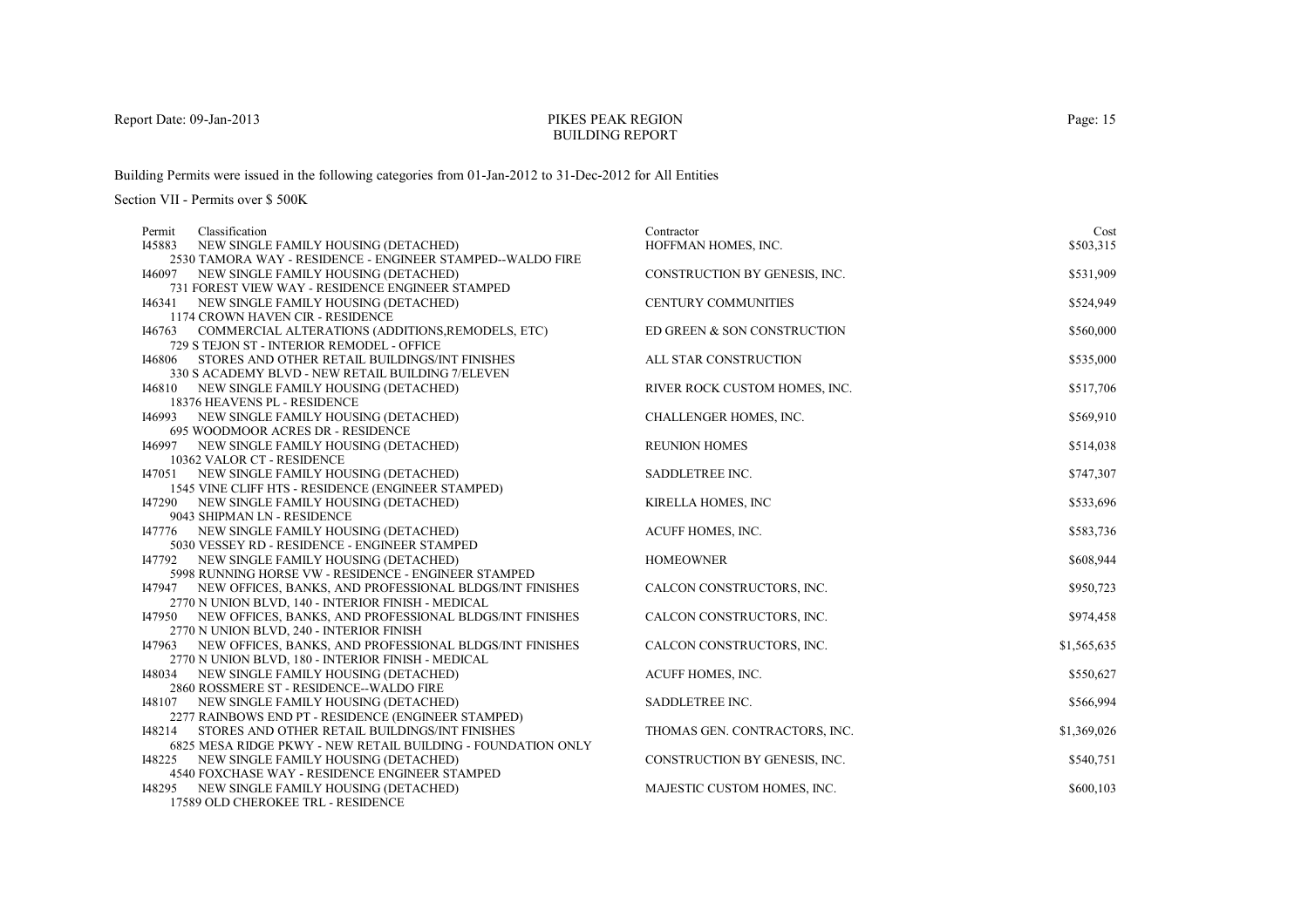### PIKES PEAK REGIONBUILDING REPORT

Building Permits were issued in the following categories from 01-Jan-2012 to 31-Dec-2012 for All Entities

| Classification<br>Permit                                                                                        | Contractor                            | Cost         |
|-----------------------------------------------------------------------------------------------------------------|---------------------------------------|--------------|
| I48323<br>NEW SINGLE FAMILY HOUSING (DETACHED)                                                                  | WEBER CONSTRUCTION, INC.              | \$506,325    |
| 12150 FOX BRUSH DR - RESIDENCE                                                                                  |                                       |              |
| COMMERCIAL ALTERATIONS (ADDITIONS, REMODELS, ETC)<br>148398                                                     | <b>GKKWORKS CONSTRUCTION SERVICES</b> | \$12,428,000 |
| 4323 ARROWSWEST DR - INTERIOR REMODEL                                                                           |                                       |              |
| I48765 COMMERCIAL ALTERATIONS (ADDITIONS, REMODELS, ETC)                                                        | <b>BOB MCGRATH CONSTRUCTION</b>       | \$700,000    |
| <b>1 LAKE AVE - INTERIOR REMODEL</b>                                                                            |                                       |              |
| 149190 NEW SINGLE FAMILY HOUSING (DETACHED)<br>5140 LANAGAN ST - RESIDENCE - WALDO CANYON FIRE - NEW FOUNDATION | CLANCY BUILDING & DESIGN, LLC.        | \$617,034    |
| COMMERCIAL ALTERATIONS (ADDITIONS, REMODELS, ETC)<br>149403                                                     | <b>GE JOHNSON CONSTR CO, INC</b>      | \$1,500,000  |
| 3205 N ACADEMY BLVD - PARTIAL CHANGE OF OCCUPANCY                                                               |                                       |              |
| 149500 NEW SINGLE FAMILY HOUSING (DETACHED)                                                                     | <b>HOMEOWNER</b>                      | \$600,000    |
| 2264 RAINBOWS END PT - RESIDENCE                                                                                |                                       |              |
| 149557 NEW SINGLE FAMILY HOUSING (DETACHED)                                                                     | ELITE PROP. OF AMERICA, INC.          | \$544,607    |
| 13080 MT HARVARD DR - RESIDENCE                                                                                 |                                       |              |
| 149564 NEW SINGLE FAMILY HOUSING (DETACHED)                                                                     | ELITE PROP. OF AMERICA, INC.          | \$502,374    |
| 15759 ANN ARBOR WAY - RESIDENCE                                                                                 |                                       |              |
| STORES AND OTHER RETAIL BUILDINGS/INT FINISHES<br>149573                                                        | T-BONE CONSTRUCTION, INC.             | \$1,200,000  |
| 710 COPPER CENTER PKWY - NEW CONVENIENCE STORE & AUTOMATED CAR WASH SHELL ONLY!                                 |                                       |              |
| 149767 NEW AMUSEMENT AND RECREATION BUILDINGS                                                                   | <b>GE JOHNSON CONSTR CO, INC</b>      | \$550,000    |
| 27 S TEJON ST, 2ND FLOOR - INTERIOR FINISH - FITNESS CENTER                                                     |                                       |              |
| 150019 NEW SINGLE FAMILY HOUSING (DETACHED)                                                                     | GOETZMANN CUSTOM HOMES INC            | \$525,607    |
| 2051 TURNBULL DR - RESIDENCE - ENGINEER STAMPED-                                                                |                                       |              |
| 150791<br>COMMERCIAL ALTERATIONS (ADDITIONS,REMODELS, ETC)                                                      | BRYAN CONSTRUCTION, INC.              | \$950,000    |
| 560 WOOTEN RD - ADDITION & INTERIOR REMODEL                                                                     |                                       |              |
| 150809 COMMERCIAL ALTERATIONS (ADDITIONS, REMODELS, ETC)<br>75 EL POMAR RD - REMODEL/ADDITION                   | <b>BECKRICH CONSTRUCTION</b>          | \$1,359,423  |
| 150996 NEW SINGLE FAMILY HOUSING (DETACHED)                                                                     | SAINT AUBYN HOMES, LLC                | \$561,632    |
| 13258 DOMINUS WAY - RESIDENCE                                                                                   |                                       |              |
| 151461 NEW OFFICES, BANKS, AND PROFESSIONAL BLDGS/INT FINISHES                                                  | TURNER CONSTRUCTION CO.               | \$1,886,500  |
| 9945 FEDERAL DR, 100 - INTERIOR FINISH - OFFICE                                                                 |                                       |              |
| I52482<br>COMMERCIAL ALTERATIONS (ADDITIONS, REMODELS, ETC)                                                     | MURPHY CONSTRUCTORS OF C/S INC        | \$510,000    |
| <b>2 E PIKES PEAK AVE - ADDITION</b>                                                                            |                                       |              |
| NEW HOSPITALS AND OTHER INSTITUTIONS<br>152704                                                                  | BONAVENTURE CONSTRUCTION, LLC.        | \$15,000,000 |
| 9112 GRAND CORDERA PKWY - ASSISTED AND UNASSISTED LIVING FACILITY                                               |                                       |              |
| NEW SINGLE FAMILY HOUSING (DETACHED)<br>152756                                                                  | ELEVATION HOMES, LLC                  | \$513,191    |
| 9164 SHIPMAN LN - RESIDENCE                                                                                     |                                       |              |
| STORES AND OTHER RETAIL BUILDINGS/INT FINISHES<br>I52829                                                        | MARK YOUNG CONSTRUCTION, INC.         | \$4,203,702  |
| 1725 N UNION BLVD - NEW STORE                                                                                   |                                       |              |
| 152865 NEW SINGLE FAMILY HOUSING (DETACHED)                                                                     | MAJESTIC CUSTOM HOMES, INC.           | \$563,513    |
| 11485 SAN LUIS PEAK WAY - RESIDENCE                                                                             |                                       |              |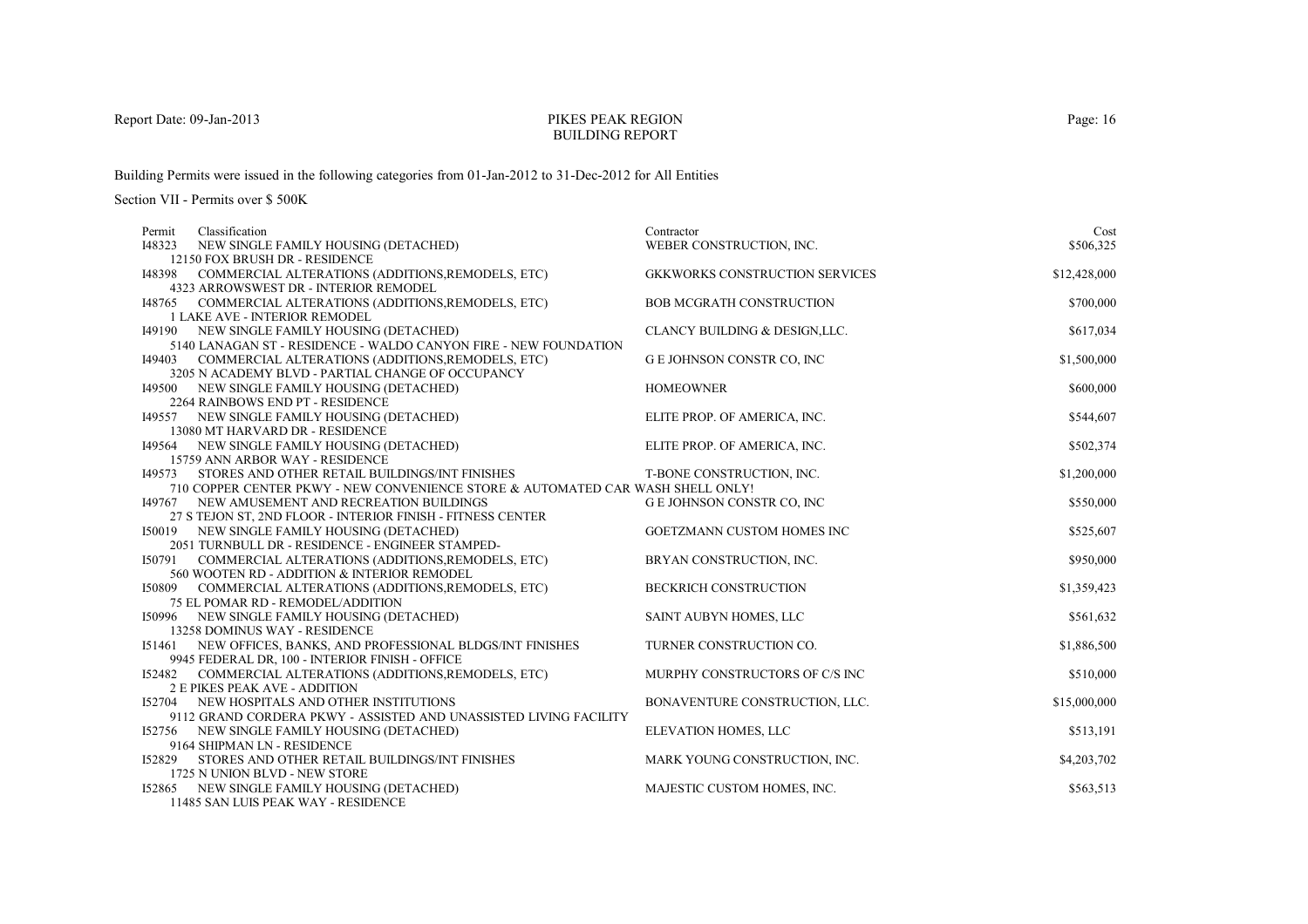#### PIKES PEAK REGIONBUILDING REPORT

Building Permits were issued in the following categories from 01-Jan-2012 to 31-Dec-2012 for All Entities

| MAJESTIC CUSTOM HOMES, INC.<br>\$563,513<br>I52867<br>NEW SINGLE FAMILY HOUSING (DETACHED)<br>11854 BROKEN ANTLER CT - RESIDENCE<br>\$1,500,000<br>STORES AND OTHER RETAIL BUILDINGS/INT FINISHES<br>BRYAN CONSTRUCTION, INC.<br>153166 |
|-----------------------------------------------------------------------------------------------------------------------------------------------------------------------------------------------------------------------------------------|
|                                                                                                                                                                                                                                         |
|                                                                                                                                                                                                                                         |
|                                                                                                                                                                                                                                         |
| 425 MOTOR WORLD PKWY - RETAIL BUILDING THRU FINISH                                                                                                                                                                                      |
| \$506,513<br>VANTAGE HOMES CORPORATION<br>153389 NEW SINGLE FAMILY HOUSING (DETACHED)                                                                                                                                                   |
| 5199 MONARCH CREST WAY - RESIDENCE                                                                                                                                                                                                      |
| \$800,000<br>COMMERCIAL ALTERATIONS (ADDITIONS, REMODELS, ETC)<br><b>BOB MCGRATH CONSTRUCTION</b><br>153495                                                                                                                             |
| 28 FIRST ST - ADDITION TO RESTAURANT                                                                                                                                                                                                    |
| \$513,097<br>NEW SINGLE FAMILY HOUSING (DETACHED)<br><b>SCOTT BUILDING, INC</b><br>153560                                                                                                                                               |
| 2575 BROGANS BLUFF DR - RESIDENCE - ENGINEER STAMPED-WALDO FIRE-NEW DESIGN                                                                                                                                                              |
| \$549,499<br><b>BUILTRITE BUILDERS</b><br>153589<br>NEW SINGLE FAMILY HOUSING (DETACHED)                                                                                                                                                |
| 6349 FARTHING DR - RESIDENCE                                                                                                                                                                                                            |
| \$580,915<br>NEW SINGLE FAMILY HOUSING (DETACHED)<br>TUSCANY HOMES LLC<br>153807                                                                                                                                                        |
| 5795 LINGER WAY - RESIDENCE - ENGINEER STAMPED-WALDO FIRE-NEW DESIGN                                                                                                                                                                    |
| \$2,000,000<br>153999 COMMERCIAL ALTERATIONS (ADDITIONS, REMODELS, ETC)<br>FIRST FINACIAL BUILDING CORP DBA NEW GROUND                                                                                                                  |
| 2770 N POWERS BLVD - INTERIOR REMODEL/CHANGE OF OCCUPANCY/CANOPY ADDITION                                                                                                                                                               |
| \$521,281<br>154057 NEW SINGLE FAMILY HOUSING (DETACHED)<br>VANTAGE HOMES CORPORATION                                                                                                                                                   |
| 5249 MONARCH CREST WAY - RESIDENCE                                                                                                                                                                                                      |
| <b>HOMEOWNER</b><br>\$552,791<br>NEW SINGLE FAMILY HOUSING (DETACHED)<br>154268                                                                                                                                                         |
| 16421 TIMBER MEADOW DR - RESIDENCE                                                                                                                                                                                                      |
| \$563,513<br>NEW SINGLE FAMILY HOUSING (DETACHED)<br>MAJESTIC CUSTOM HOMES, INC.<br>154318                                                                                                                                              |
| 11805 BROKEN ANTLER CT - RESIDENCE                                                                                                                                                                                                      |
| \$627,203<br>154335 COMMERCIAL ALTERATIONS (ADDITIONS, REMODELS, ETC)<br>TIERRA DEVELOPMENT, LLC                                                                                                                                        |
| 1594-1604 LEWIS RIDGE VW - NEW CONDO (UNIT A - PERMIT # G 22574 ONLY)                                                                                                                                                                   |
| TIERRA DEVELOPMENT, LLC<br>\$524,628<br>COMMERCIAL ALTERATIONS (ADDITIONS,REMODELS, ETC)<br>154341                                                                                                                                      |
| 2855-2865 ELM MEADOW VW - NEW CONDO-UNIT C-PERMIT # G21920 ONLY                                                                                                                                                                         |
| \$1,229,972<br>HUDSPETH & ASSOCIATES, INC.<br>STORES AND OTHER RETAIL BUILDINGS/INT FINISHES<br>154494<br>620 E FILLMORE ST - NEW CONVENIENCE STORE                                                                                     |
| \$770,257<br>CREEKSTONE DEVELOPMENT, INC.<br>154514 NEW SINGLE FAMILY HOUSING (DETACHED)                                                                                                                                                |
| 5620 LEON YOUNG DR - RESIDENCE                                                                                                                                                                                                          |
| \$502,374<br>154647 NEW SINGLE FAMILY HOUSING (DETACHED)<br>ELITE PROP. OF AMERICA, INC.                                                                                                                                                |
| 13242 PENFOLD DR - RESIDENCE                                                                                                                                                                                                            |
| STORES AND OTHER RETAIL BUILDINGS/INT FINISHES<br>PEAK PROFESSIONAL CONTRS INC<br>\$3,500,834<br>154659                                                                                                                                 |
| 5326 N NEVADA AVE - NEW STORE THROUGH FINISH                                                                                                                                                                                            |
| THE NEWPORT COMPANY<br>\$632,648<br>154866 NEW SINGLE FAMILY HOUSING (DETACHED)                                                                                                                                                         |
| 2615 ROSSMERE ST - RESIDENCE - (WALDO) SAME FOOTPRINT                                                                                                                                                                                   |
| STORES AND OTHER RETAIL BUILDINGS/INT FINISHES<br>FINE CONSTRUCTION, INC.<br>\$739,324<br>155124                                                                                                                                        |
| <b>1560 BRIARGATE BLVD - NEW RESTAURANT</b>                                                                                                                                                                                             |
| <b>HOMEOWNER</b><br>\$636,786<br>NEW SINGLE FAMILY HOUSING (DETACHED)<br>155130                                                                                                                                                         |
| 12760 ABERT WAY - RESIDENCE                                                                                                                                                                                                             |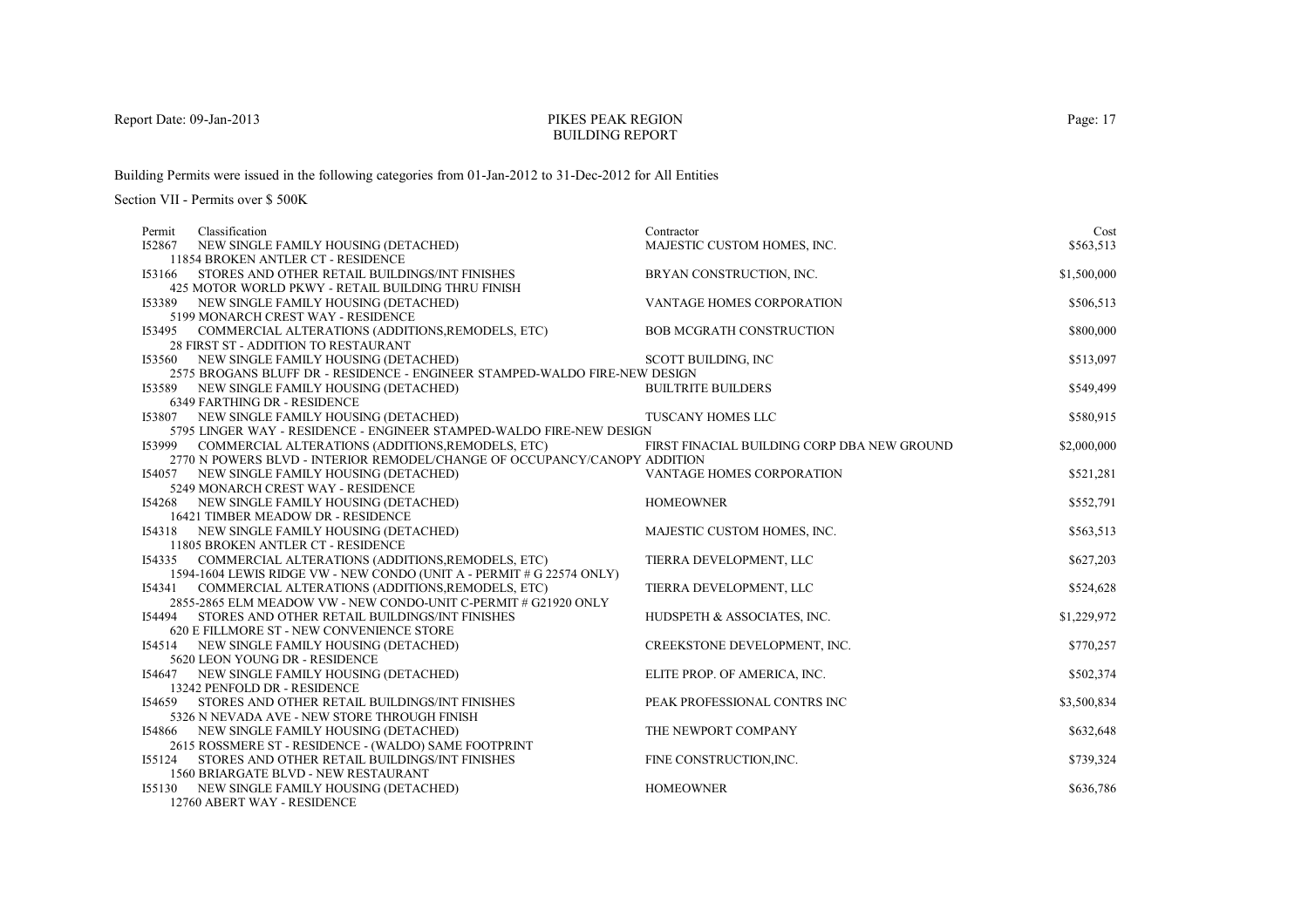#### PIKES PEAK REGIONBUILDING REPORT

Building Permits were issued in the following categories from 01-Jan-2012 to 31-Dec-2012 for All Entities

| Permit | Classification                                                           | Contractor                   | Cost         |
|--------|--------------------------------------------------------------------------|------------------------------|--------------|
| 155577 | NEW SINGLE FAMILY HOUSING (DETACHED)                                     | C. R. SHEA HOMES, INC.       | \$863,471    |
|        | 14425 MILLHAVEN PL - RESIDENCE                                           |                              |              |
| 155683 | NEW SINGLE FAMILY HOUSING (DETACHED)                                     | SADDLETREE INC.              | \$528,617    |
|        | 5775 LINGER WAY - RESIDENCE - WALDO CANYON - NEW PLAN                    |                              |              |
|        | 155685 NEW SINGLE FAMILY HOUSING (DETACHED)                              | SADDLETREE INC.              | \$527,112    |
|        | 5755 LINGER WAY - RESIDENCE - WALDO CANYON - NEW PLAN                    |                              |              |
|        | 155767 NEW SINGLE FAMILY HOUSING (DETACHED)                              | <b>CENTURY COMMUNITIES</b>   | \$582,325    |
|        | 1244 CROWN HAVEN CIR - RESIDENCE                                         |                              |              |
| 155768 | NEW SINGLE FAMILY HOUSING (DETACHED)                                     | <b>CENTURY COMMUNITIES</b>   | \$582,325    |
|        | 1132 CROWN HAVEN CIR - RESIDENCE                                         |                              |              |
|        | 155773 NEW SINGLE FAMILY HOUSING (DETACHED)                              | KIRELLA HOMES, INC           | \$574,330    |
|        | 19772 KNIGHTS XING - RESIDENCE                                           |                              |              |
|        | 155981 NEW OFFICES, BANKS, AND PROFESSIONAL BLDGS/INT FINISHES           | <b>GERALD H PHIPPS INC</b>   | \$837,883    |
|        | 4105 BRIARGATE PKWY, 300 - INTERIOR FINISH                               |                              |              |
|        | 156241 NEW SINGLE FAMILY HOUSING (DETACHED)                              | VANTAGE HOMES CORPORATION    | \$517,800    |
|        | 2470 JENNER CT - RESIDENCE -WALDO FIRE-NEW DESIGN                        |                              | \$524,855    |
|        | 156261 NEW SINGLE FAMILY HOUSING (DETACHED)<br>3776 HILL CIR - RESIDENCE | CREEKSTONE DEVELOPMENT, INC. |              |
|        | 156277 NEW SINGLE FAMILY HOUSING (DETACHED)                              | OPEN RANGE CONSTRUCTION      | \$542,068    |
|        | 14235 E COACHMAN DR - RESIDENCE                                          |                              |              |
|        | 156382 NEW SINGLE FAMILY HOUSING (DETACHED)                              | ELITE PROP. OF AMERICA, INC. | \$1,656,114  |
|        | 13925 HWY 83 - RESIDENCE                                                 |                              |              |
|        | 156402 NEW SINGLE FAMILY HOUSING (DETACHED)                              | <b>HOOD CUSTOM HOMES</b>     | \$515,073    |
|        | 20138 WISSLER RANCH RD - RESIDENCE                                       |                              |              |
|        | 156452 NEW SINGLE FAMILY HOUSING (DETACHED)                              | <b>BUILTRITE BUILDERS</b>    | \$583,924    |
|        | 14110 MARBLE ARCH CT - RESIDENCE                                         |                              |              |
|        | 156587 NEW SINGLE FAMILY HOUSING (DETACHED)                              | ELEVATION HOMES, LLC         | \$512,251    |
|        | 12034 BLACK HILLS DR - RESIDENCE                                         |                              |              |
|        | I56810 NEW SCHOOLS AND OTHER EDUCATIONAL BUILDINGS                       | HASELDEN CONSTRUCTION,LLC.   | \$10,921,446 |
|        | 2131 LOW MEADOW BLVD - NEW CHARTER SCHOOL                                |                              |              |
|        | 156897 NEW SINGLE FAMILY HOUSING (DETACHED)                              | CREEKSTONE DEVELOPMENT, INC. | \$606,969    |
|        | 6111 LEON YOUNG DR - RESIDENCE                                           |                              |              |
| 156988 | NEW SINGLE FAMILY HOUSING (DETACHED)                                     | SADDLETREE INC.              | \$533,414    |
|        | 4950 RAINBOW GULCH TRL - RESIDENCE - ENGINEER STAMPED                    |                              |              |
| 156992 | NEW SINGLE FAMILY HOUSING (DETACHED)                                     | CHALLENGER HOMES, INC.       | \$533,320    |
|        | 5755 GOOD FORTUNE RD - RESIDENCE (ENGINEER STAMPED)                      |                              |              |
| 157183 | COMMERCIAL ALTERATIONS (ADDITIONS, REMODELS, ETC)                        | PINKARD CONSTRUCTION COMPANY | \$1,000,000  |
|        | 2741 E LAS VEGAS ST - INTERIOR REMODEL/PART. CHG OF OCC - PHASE 1        |                              |              |
|        | 157219 NEW SINGLE FAMILY HOUSING (DETACHED)                              | <b>SCOTT BUILDING, INC</b>   | \$553,919    |
|        | 5578 VANTAGE VISTA DR - RESIDENCE - WALDO CANYON - NEW DESIGN            |                              |              |